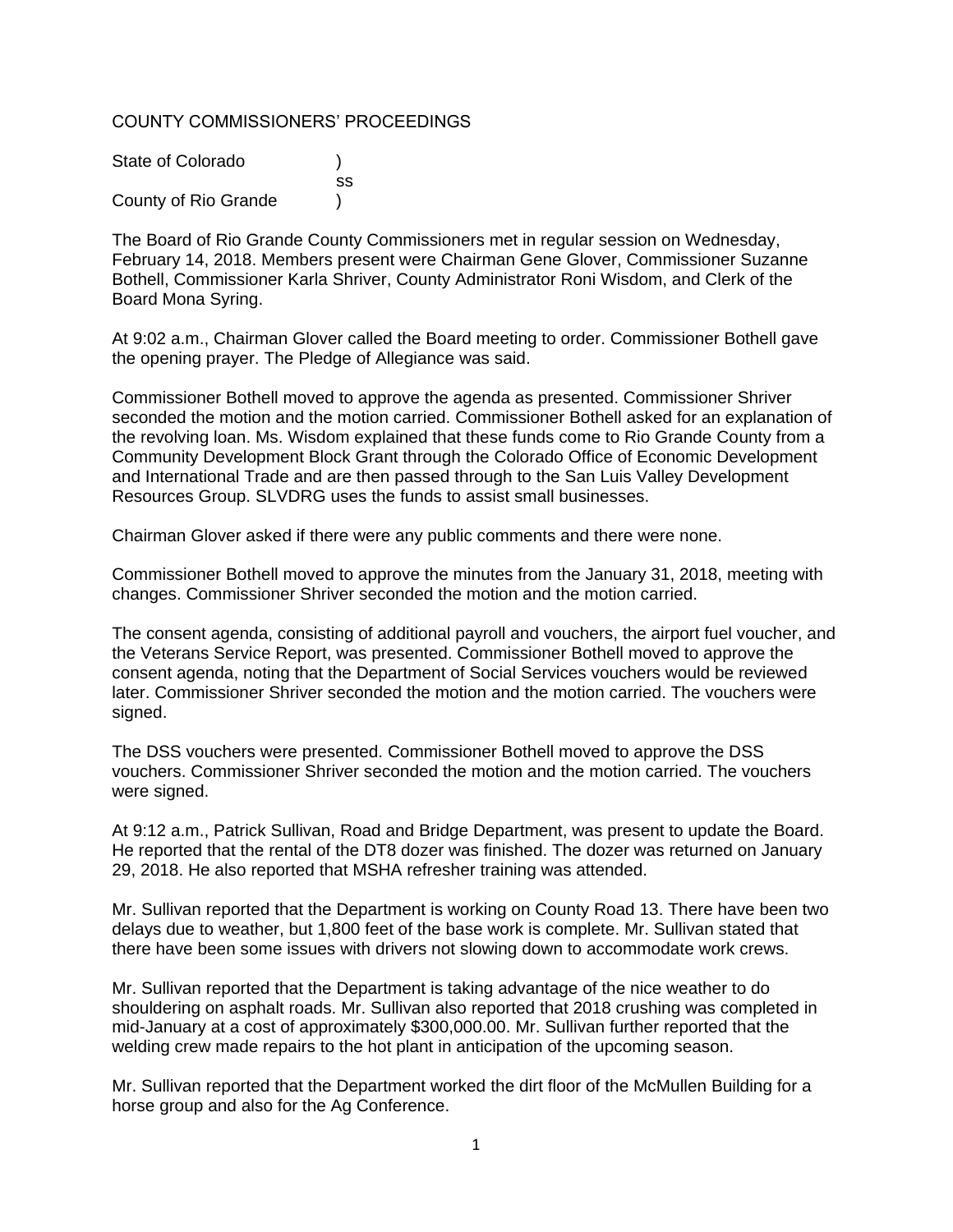Mr. Sullivan reported on proposed work: He stated that there are eight more weeks of work to complete on County Road 13. It takes one week to complete one-quarter mile of the road.

Mr. Sullivan reported that culvert work will be completed based on the priority for when ditches come on. He noted that the water season may be different this year. Mr. Sullivan also reported that shoulder work will be completed as weather permits.

Mr. Sullivan reported that a temporary, part-time employee has been hired to help with vehicle maintenance posting and data entry. This employee was found through temporary services owned by Arlan Van Ry and has been very helpful.

Mr. Sullivan stated that the Highway Users Tax Fund report is complete. He requested a signature on the certification letter. The letter was signed.

Mr. Sullivan reported that a Colorado Department of Transportation worker was repairing potholes in Pagosa Springs recently, and was hit by a car. The worker lived for nine days and then died. He stated that in Road and Bridge Department safety training, workers are cautioned to watch out for the motoring public. Commissioner Shriver reported that a bill is being passed to extend State workers' health benefits for a year. She asked how long the County's benefits are in force in the event of the death of a County worker. Ms. Wisdom said that benefits last only until the end of the month, and stated that she will speak to CTSI about this issue.

Mr. Sullivan reported that on February 6, 2018, during the first snow storm of the season, a County snowplow hooked the edge of the pavement and was thrown upside down. The truck was damaged beyond repair; the driver was uninjured. The snowplow was purchased in 1992, for \$26,000.00. Because of the age of the machine, an insurance claim will not be made. All other reporting steps were taken and the driver was not issued a citation. Mr. Sullivan noted that Road and Bridge Department jobs are dangerous every day.

Mr. Sullivan reported that at a recent meeting a Road and Bridge Department supervisor from another county described a situation where an employee was working the overnight shift. He came across an accident and stopped to help. The worker stayed on the scene for eight minutes until emergency responders arrived. The events disturbed the worker to a great extent, and he filed a workers' compensation claim with CTSI. The claim was denied because CTSI said the worker was acting as a Good Samaritan and was not acting in the scope of his job. Mr. Sullivan asked if County employees should not serve the public. Commissioner Shriver recommended that the denial of the claim should be protested. Mr. Sullivan reported that Rio Grande County Road and Bridge Department workers are required to stop to assist at an accident scene. County workers can flag and direct traffic and provide help. Commissioner Shriver suggested that this requirement be included in Department job descriptions, noting that Department employees have safety training. Commissioner Bothell asked if job descriptions can be changed at any time, and Ms. Wisdom said they can, at the discretion of the supervisor. Mr. Sullivan asked if the BOCC supports Road and Bridge Department employees stopping at accident scenes. He also asked if a Department worker is covered by County insurance if he or she is hurt helping a driver change a flat tire. Ms. Wisdom said this needs to be discussed with CTSI, and Commissioner Shriver said the issue should also be discussed at the CTSI annual meeting. Mr. Sullivan said the issue will also be discussed at the Colorado Association of Road Supervisors and Engineers meeting. Commissioner Bothell said she absolutely supports County workers stopping to provide assistance. Commissioner Shriver suggested adding the requirement to stop and help to employee job descriptions.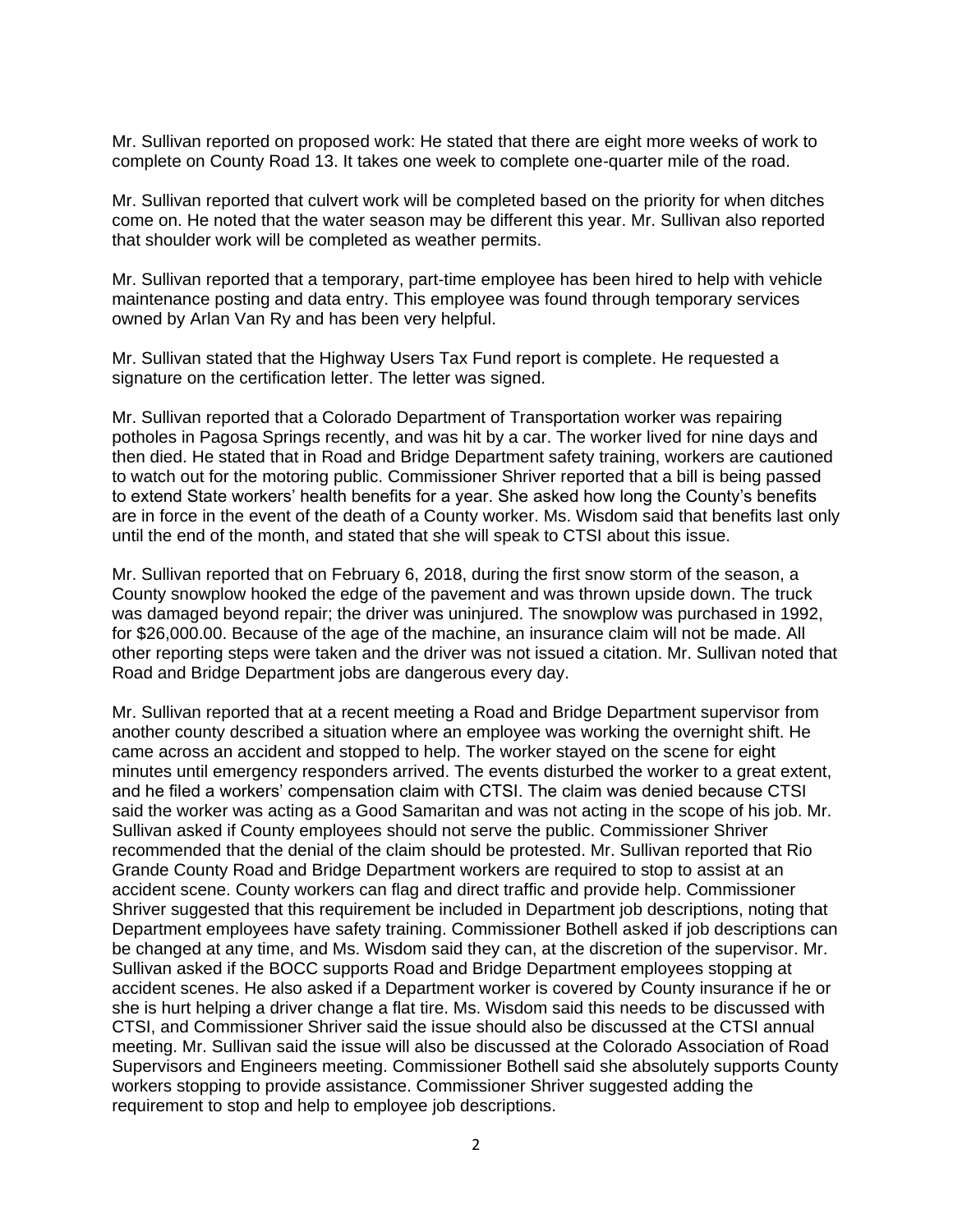At 9:35 a.m., Dixie Diltz, Land Use Department, was present to update the Board. She reported that she attended Federal Emergency Management training last week and said it was very good. She will attend International Code Counsel training in March 2018.

Ms. Diltz reported that the Planning and Zoning Commission will meet next week without a quorum. Three of the five Commission members will be out of town. Ms. Diltz stated that two public hearings are scheduled for this meeting and notice of the meetings has been published in the Monte Vista Journal. She said she does not want to delay these hearings until the next monthly meeting, so will hold the meeting. She stated that no formal recommendations can be made at the meeting, and the decision will be brought to the BOCC. Commissioner Shriver asked if the Commission could be asked for written comments before the meeting. Ms. Diltz said she would email the members of the Commission.

Ms. Diltz asked the Board to approve the Planning and Zoning Commission approving the minutes of the December 2017 and January 2018 meetings by email in order to be able to post them in a timely manner. The consensus of the Board was to approve the email approvals.

Ms. Diltz reported that one seat on the Planning and Zoning Commission needs to be filled from District 2, along with two alternates. She reported that the Commission recommended that the BOCC send letters to possible candidates in District 2 to ask them to serve, noting that there might be 10 candidates. Ms. Diltz stated that Dwight Freeman may be moving and will also need to be replaced. Commissioner Bothell asked if alternative Commission members have to be from certain districts. Ms. Diltz explained that it is recommended that regular members of the Commissioner must be from specific districts, but it is not required. Ms. Diltz will draft a letter for the BOCC to send to possible candidates.

Ms. Wisdom reported receiving a letter from Adam Moore, Community Planning Assistance for Wildfires, regarding a workshop about wildfires. Ms. Diltz said it would be good to attend this workshop. Commissioner Shriver suggested that T.J. Dlubac, RG and Associates, also attend this workshop. Ms. Wisdom will respond to Mr. Moore.

At 9:44 a.m., Randy Kern, Building Department, was present to update the Board.

Mr. Kern reported that there are nine properties on County Road 18 west of Highway 160 between Del Norte and South Fork. The properties share a common access easement road, which has never been named, although Google Maps recognizes it as Posse Road. Mr. Kern stated that there are no good addresses for these nine properties. Letters have been sent to the property owners requesting their approval to name the road so that addresses can be established. Mr. Kern said there was one slight objection. Mr. Kern noted that in 2009 the BOCC signed a resolution stating that the Board must approve the names of all roads in the County.

Commissioner Bothell asked if the property owners are full-time residents. Mr. Kern said they are not and that most of the properties are vacant and have out of town mailing addresses. He said that local addresses are needed for emergency services. Commissioner Shriver moved to approve the naming of the access easement road as Posse Road. Commissioner Bothell seconded the motion and the motion carried. Mr. Kern will send address numbers to the property owners today.

Mr. Kern reported that he will be out of the office next week to attend continuing education classes. He said that Ken VanIwarden will not be able to fill in for Mr. Kern for two months. Mr.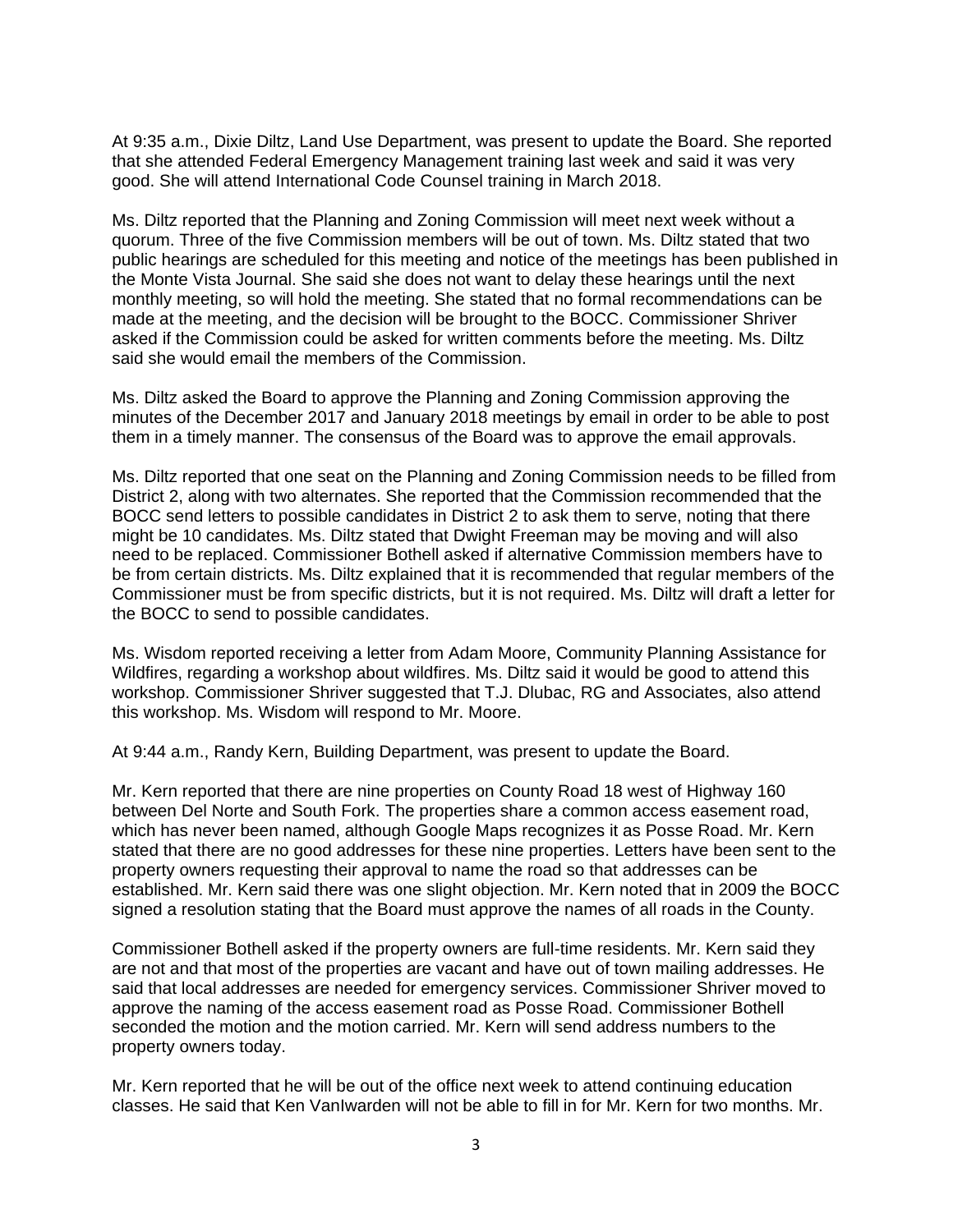Kern stated that he has notified plumbers, contractors, septic companies, etc., about his absence and will follow up with emails.

Mr. Kern distributed the 2017 building permit report. Commissioner Bothell said that a recent article about building in Alamosa County stated that only 12 new homes were built in Alamosa County in 2017. Mr. Kern stated that he has received a new set of home plans and plans for two manufactured homes this week. Commissioner Shriver suggested creating a graph to compare building permit numbers from year to year. Mr. Kern said the report is posted on the Building Department website.

Commissioner Bothell asked if the Building Department deals with its website very much. Mr. Kern said that a great deal of material was added to the website recently. Commissioner Bothell asked if Mr. Kern is interested in receiving training on how to update the website. Mr. Kern expressed concern that too many people might have access to the County website to make changes. He said the site has saved many telephone calls and is beneficial.

Commissioner Shriver asked if the building at Proximity Malt LLC is complete. Mr. Kern said it has been final for several months. Ms. Diltz asked about the status of the veterans waste water treatment plant. Commissioner Shriver said the treatment plant is being studied and the report is due in March 2018.

The Board, Ms. Diltz, and Mr. Kern discussed having Mr. Kern become part of the Planning and Zoning Commission as a non-voting member to provide advice on building projects.

At 10:00 a.m., Ms. Wisdom presented three tax abatements. Property in the name of the Robert E. Wright Family Trust petitioned for an abatement in the amount of \$1,351.76 because the property should have been taxed at salvage value. Property in the name of Kenneth Walter Baird petitioned for an abatement in the amount of \$38.18, because the property was overvalued. Property in the name of M&G Farms LLC petitioned for an abatement in the amount of \$799.41 because its value should be equalized with other storage bins. Commissioner Bothell moved to approve the three tax abatements. Commissioner Shriver seconded the motion and the motion carried.

Ms. Wisdom reported receiving a letter of authorization for Wall, Smith, and Bateman to perform the County's 2017 audit. Commissioner Shriver moved to approve the letter of authorization. Commissioner Bothell seconded the motion and the motion carried. The letter of authorization was signed.

Ms. Wisdom reported having a conversation with Frank Clark, Sheriff's Office, regarding a 2013 van with more than 200,000 miles on it that has transmission problems. Mr. Clark said the cost to move the screens and radios out of this van would be \$500.00. He also told Ms. Wisdom that Moonlight Customs offered to trade the van for the cost of moving the screens and radios. Ms. Wisdom requested approval for this trade, and asked if, instead, the van should be put out for bids. Chairman Glover said that if the Sheriff approves the trade, it should move forward. Commissioner Bothell asked if there was a rule regarding obtaining bids. Ms. Wisdom said she would research the question, but noted that time is a factor in this situation.

Ms. Wisdom presented a resolution appointing Lee Roy Fuchs to the Rio Grande County Museum Board of Directors. Commissioner Shriver moved to approve the appointment. Commissioner Bothell seconded the motion and the motion carried. The resolution was signed. Book 589 Page 1413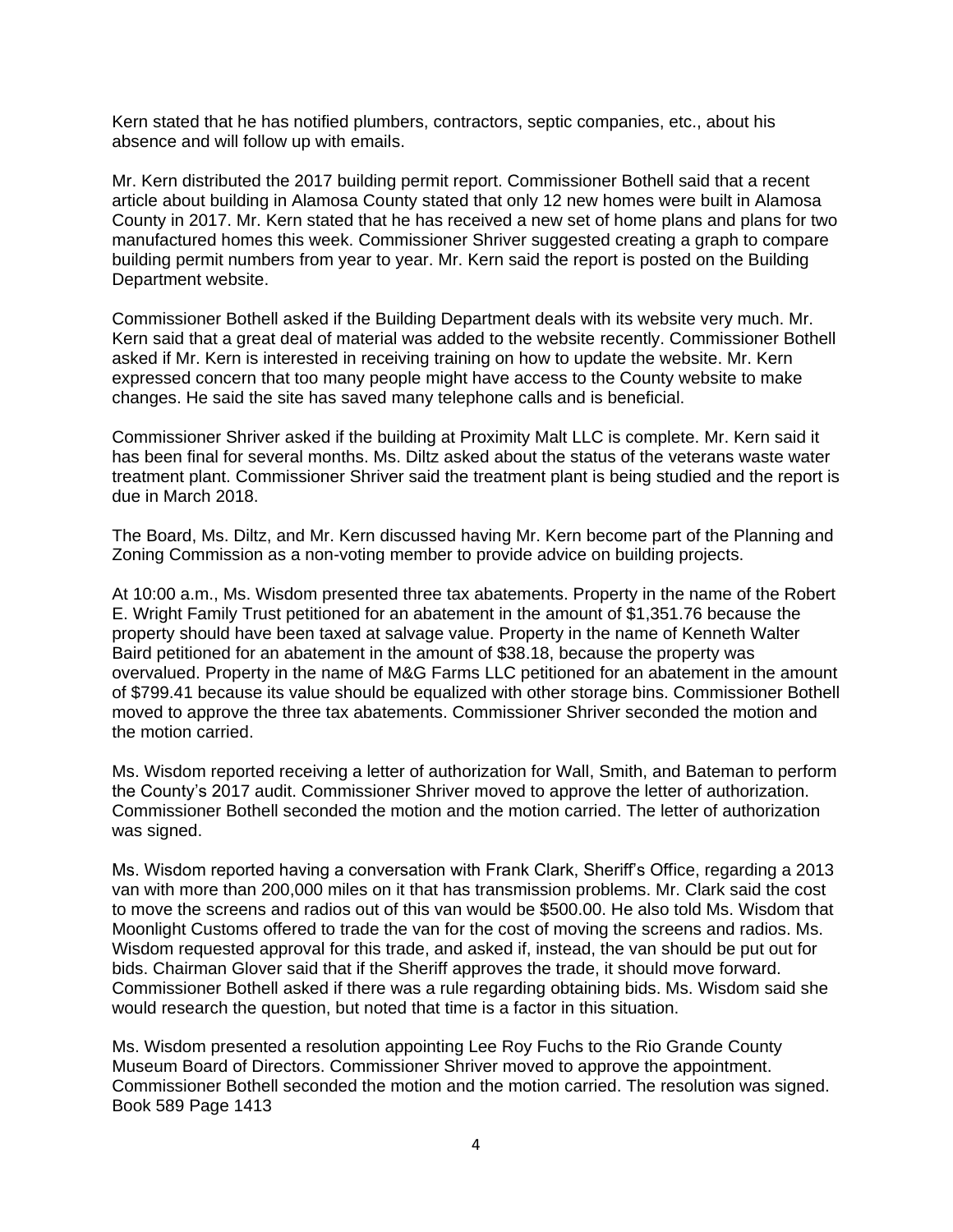Ms. Wisdom presented a resolution re-appointing Tom Haefeli to the County Pest Control District Advisory Committee. Commissioner Bothell moved to approve the re-appointment. Commissioner Shriver seconded the motion and the motion carried. The resolution was signed. Book 589 Page 1414

Ms. Wisdom presented a resolution to accept the donation of a roadway that provides access to BLM land and the Rio Grande National Forest from County Road 14. The Road would be an unmaintained road and would receive only periodic maintenance. Commissioner Shriver moved to approve the donation of the roadway, designated at County Road 14C, as a non-maintained road with periodic maintenance. Commissioner Bothell asked that the resolution include the 30 foot by 30-foot parcel that was discussed in previous meetings. Commissioner Shriver stated that the survey of the roadway showed this parcel. Ms. Wisdom said she would check with County Attorney Bill Dunn. Chairman Glover stated that signing the resolution would be postponed until the question was answered.

Ms. Wisdom requested approval on the annual operating wildfire plan. Commissioner Bothell moved to approve the plan. Commissioner Shriver seconded the motion and the motion carried.

Ms. Wisdom reported that W-2 forms were filed in January. She requested to be authorized as the representative of the County to file these forms online. Commissioner Shriver asked if the authorization would also include Human Resources Officer Kristy Dennis. Commissioner Bothell moved to approve Ms. Wisdom as the County representative to file W-2 forms online. Commissioner Shriver seconded the motion and the motion carried.

Ms. Wisdom reported that work after the flood at the Rio Grande Museum is ongoing. Director Louise Colville has been coming in. Ms. Wisdom reported that the losses are not as large as anticipated. She stated that the restoration company has dried many of the items. Chairman Glover asked that the tile be checked for damage. Ms. Wisdom stated that the walls need to be checked to the second pier on the south side, as well.

Ms. Wisdom reported that the items being held at the Road and Bridge Department are not damaged. She said there may be some claims on some chairs. Ms. Wisdom reported that the cost for Vendola Plumbing to complete the initial repairs was \$315.00. It was determined that insurance will replace boxes. Chairman Glover asked if there is a report as to why the pipe broke. Ms. Wisdom said there is not.

Ms. Wisdom reported that she asked Ms. Colville to keep track of the time people spent to come to the Museum and help with valuations. She said funding would be found to pay these individuals. Commissioner Shriver reported that she left word with Hart of the Valley about repairs needed at the Museum.

Commissioner Shriver reported that Colorado Parks and Wildlife has discussed applying for a San Luis Valley CCI grant to expand the trail system at the Shriver/Wright Wildlife Area. She explained that the trail will be extended to the northwest corner of the area and an archery range will be constructed. There will also be a connecting trail to the City of Monte Vista. Commissioner Shriver stated that CPW has decided not to apply for the grant in this cycle. However, when it does apply for the grant, it has asked the County to serve as the fiscal agent for the grant.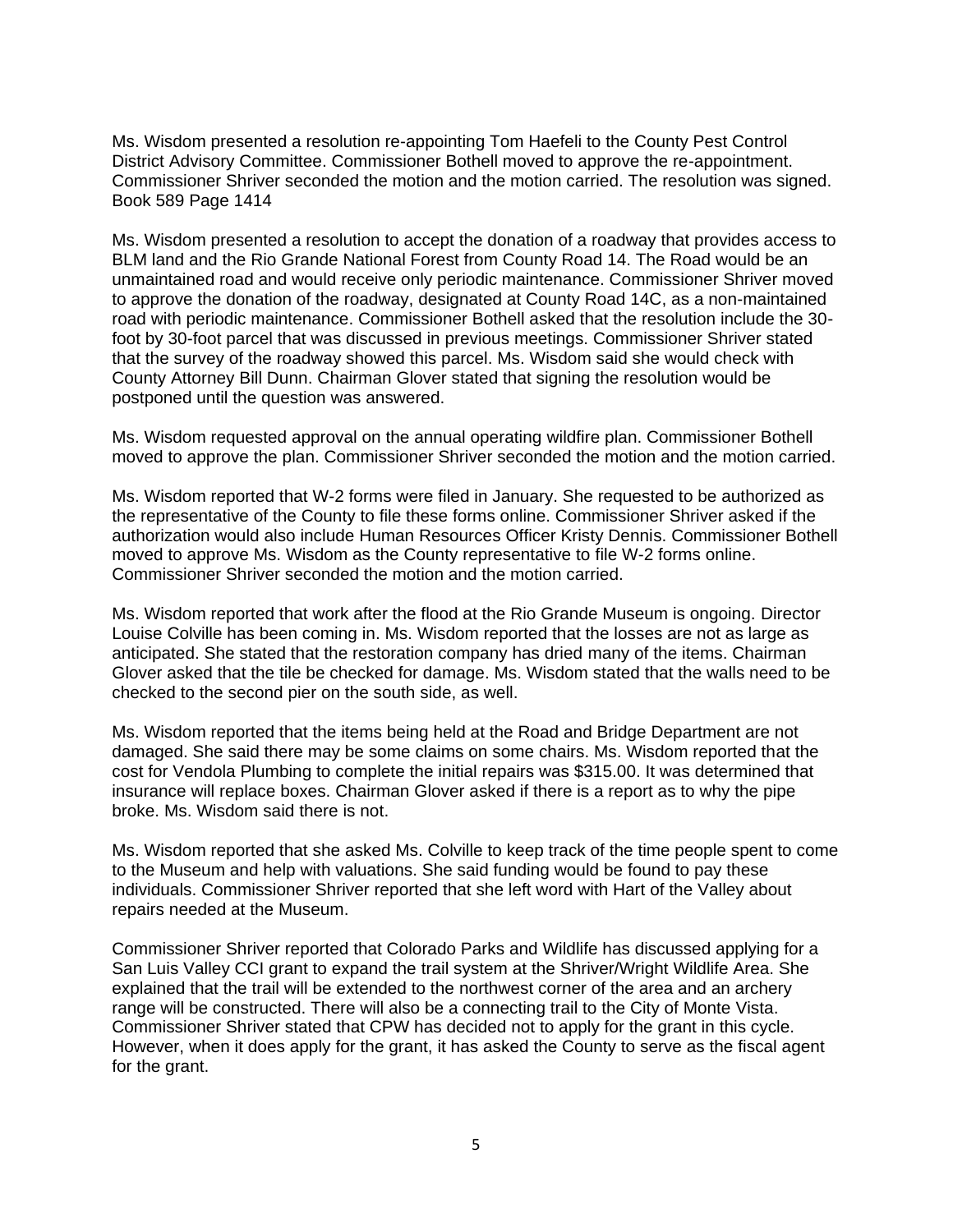Ms. Wisdom asked for an update regarding the conversation with the Department of Local Affairs because she was not able to be there. Chairman Glover stated that the discussion with DOLA was about legal issues and it was suggested that the Tourism Board bylaws be written to match State statutes. Commissioner Bothell added that the County can be included in a marketing district if the County is agreeable and if people in the district vote on the issue. Commissioner Shriver noted that there are two taxes: a marketing tax and a lodging tax. Commissioner Bothell reported that DOLA suggested putting a ceiling on reserves. Chairman Glover stated that the Board needs to discuss the issues brought up by the Town of South Fork and decide how to resolve the matter. Commissioner Shriver said it is about how statutes are interpreted. Ms. Wisdom suggested scheduling a work session in March. Commissioner Shriver said the Board could talk to the Tourism Board after that work session. Chairman Glover suggested instead, meeting with the Tourism Board on February 20, 2018, at 8:30 a.m., before the Tourism Board meeting.

At 10:35 a.m., Melissa Hart, Hart of the Valley, was present to discuss the draft contract for handy man work with Lewis Hart. Commissioner Shriver explained that County Attorney Bill Dunn drafted the contract and sent it to Hart of the Valley. Ms. Hart asked why there needs to be a contract. Commissioner Shriver explained that the contract will clarify the price of Mr. Hart's work from point A to point B. She said the contract would prevent any misunderstandings. She also said that the contract will specify how Mr. Hart would be contacted. Ms. Hart said that Mr. Hart likes an ongoing relationship. She pointed out several corrections needed in the contract and clarified points that were not understood. She asked how many County buildings there are, and it was determined that there are more buildings owned by the County than the ones on the County campus.

Chairman Glover said the objective of the arrangement with Hart of the Valley is to have someone available who can evaluate a problem and determine what is needed to fix it. Ms. Hart expressed concern about Mr. Hart doing plumbing work. Commissioner Bothell assured her that if Mr. Hart is unable to make a repair he can state that, and another repair person will be found. Commissioner Bothell also said that the plumbing work Mr. Hart might be asked to do is light.

Ms. Hart stated that she discussed the work for the County with her insurance company and an additional liability clause will be added to Hart of the Valley's policy. Ms. Hart stated that afterhours, emergency work would be charged at time-and-a-half. Mr. Hart's regular hourly rate is \$80.00 per hour during normal business hours from 9:00 a.m., to 5:00 p.m. The Board and Ms. Hart discussed how work orders and other communication would be handled. Ms. Wisdom said she would try to group projects to reduce the amount of trips Mr. Hart might have to make.

Commissioner Shriver said she would send the revisions on the contract to Mr. Dunn. Commissioner Bothell stated that Mr. Hart and other Hart of the Valley employees would have to undergo background checks in order to work at the jail. She stated that if there is a cost for these background checks, the County will pay them. Commissioner Bothell noted that there are several repairs needed at the jail.

Chairman Glover asked if Mr. Hart could attend a meeting at the Museum on Tuesday, February 20, 2018, from 11:00 a.m. to 12:00 p.m. Ms. Hart said if there are no emergencies, Mr. Hart will be there. Chairman Glover offered to meet with Mr. Hart separately, if that would be more convenient.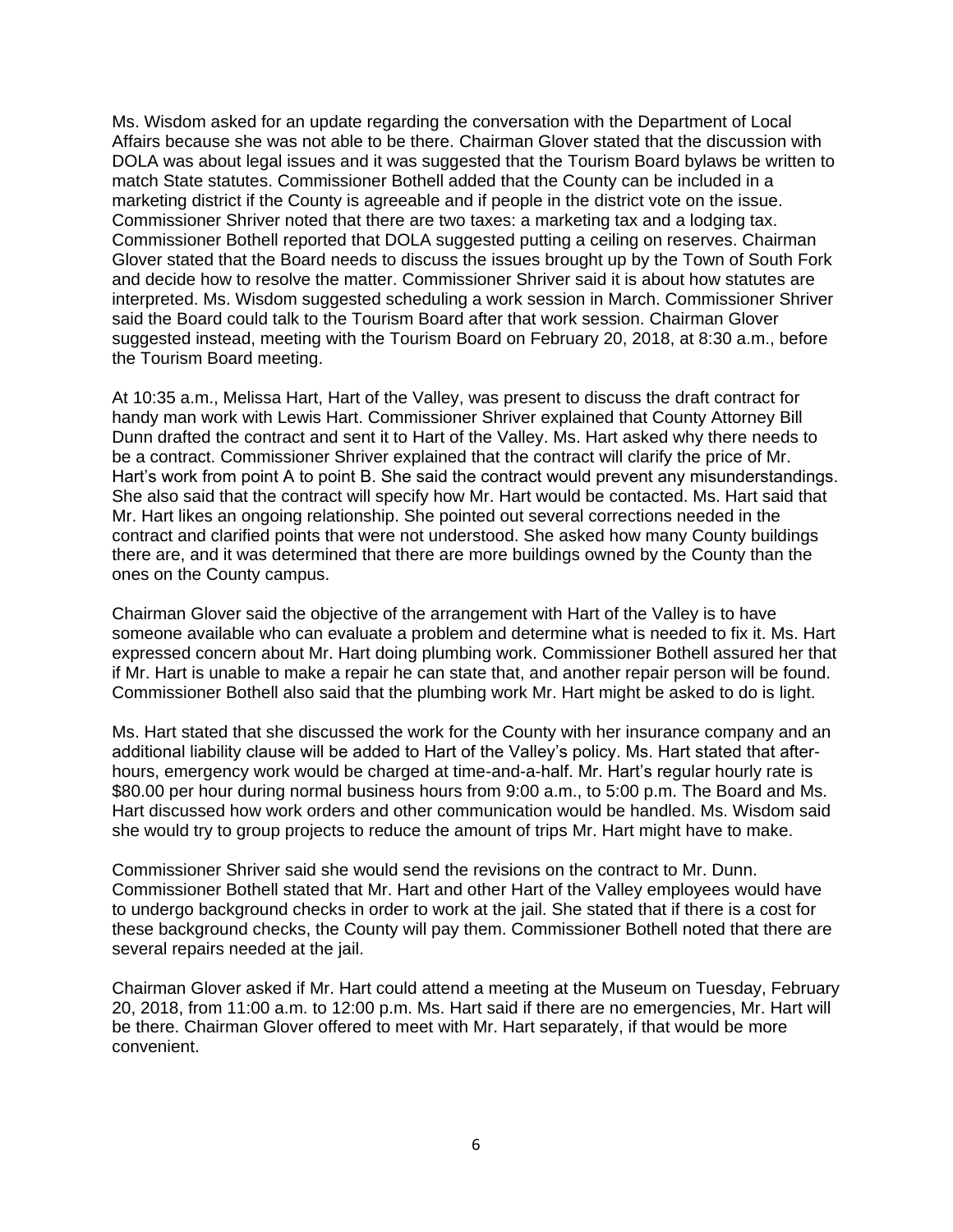At 11:05 a.m., Neal Walters was present for the opening of the bids to analyze the courthouse in relation to Underfunded Courthouse grant. No decisions were made. Ms. Wisdom noted that all bids were received before the deadline of February 2, 2018.

| <b>Pioneering Environments CTA</b>    |                |
|---------------------------------------|----------------|
| Use and Needs Assessment:             | \$15,650.00    |
| <b>Building Condition Assessment:</b> | \$33,150.00    |
| Master/Space Planning:                | \$35,200.00    |
| <b>Other Costs:</b>                   | \$15,622.24    |
| <b>TOTAL:</b>                         | \$99,622.24    |
| Roth Sheppard                         |                |
| <b>County Courthouse:</b>             | \$34,500.00    |
| County Annex:                         | \$23,040.00    |
| <b>County Sheriff:</b>                | \$13,100.00    |
| County Jail:                          | \$32,500.00    |
| Department of Social Services:        | \$10,500.00    |
| Maintenance Garage:                   | \$<br>6,500.00 |
|                                       | \$2,400.00     |
| <b>Architectural Services Fees:</b>   | \$107,400.00   |
| <b>Consultant Fee:</b>                | \$48,000.00    |
| <b>TOTAL:</b>                         | \$155,400.00   |
| <b>Reynolds Ash and Associates</b>    |                |
| Programming:                          | \$34,000.00    |
| <b>MEP Summary</b>                    | \$8,000.00     |
| Reimbursable                          | \$3,000.00     |

**TOTAL: \$45,000.00**

Mr. Walters asked if this project would affect the County's acquiring any of the old school buildings. Chairman Glover said it would not. Mr. Walters said that time is running out on the determination of who is taking the school buildings.

Commissioner Shriver said that all three finalists bidding on the Underfunded Courthouse project would be considered noting that the stated interview dates of February 15 and 16, 2018, are too early. The announcement of the bid award will be February 28, 2018. Commissioner Bothell asked for a copy of the request for quotation, which can be found on the County's website.

At 11:26 a.m., pursuant to C.R.S. 24-6-402(4)(a), Commissioner Shriver moved to go into executive session for real estate purposes. Commissioner Bothell seconded the motion and the motion carried.

At 12:00 p.m., Commissioner Bothell moved to come out of executive session. Commissioner Shriver seconded the motion and the motion carried. Commissioner Shriver moved that the County should not consider acquiring any of the old school buildings at this time. Commissioner Bothell seconded the motion and the motion carried.

Commissioner Shriver moved that the County continue conversations with the other partners on the railroad project. Chairman Glover seconded the motion. Chairman Glover and Commissioner Shriver voted "aye." Commissioner Bothell voted "no." The motion carried.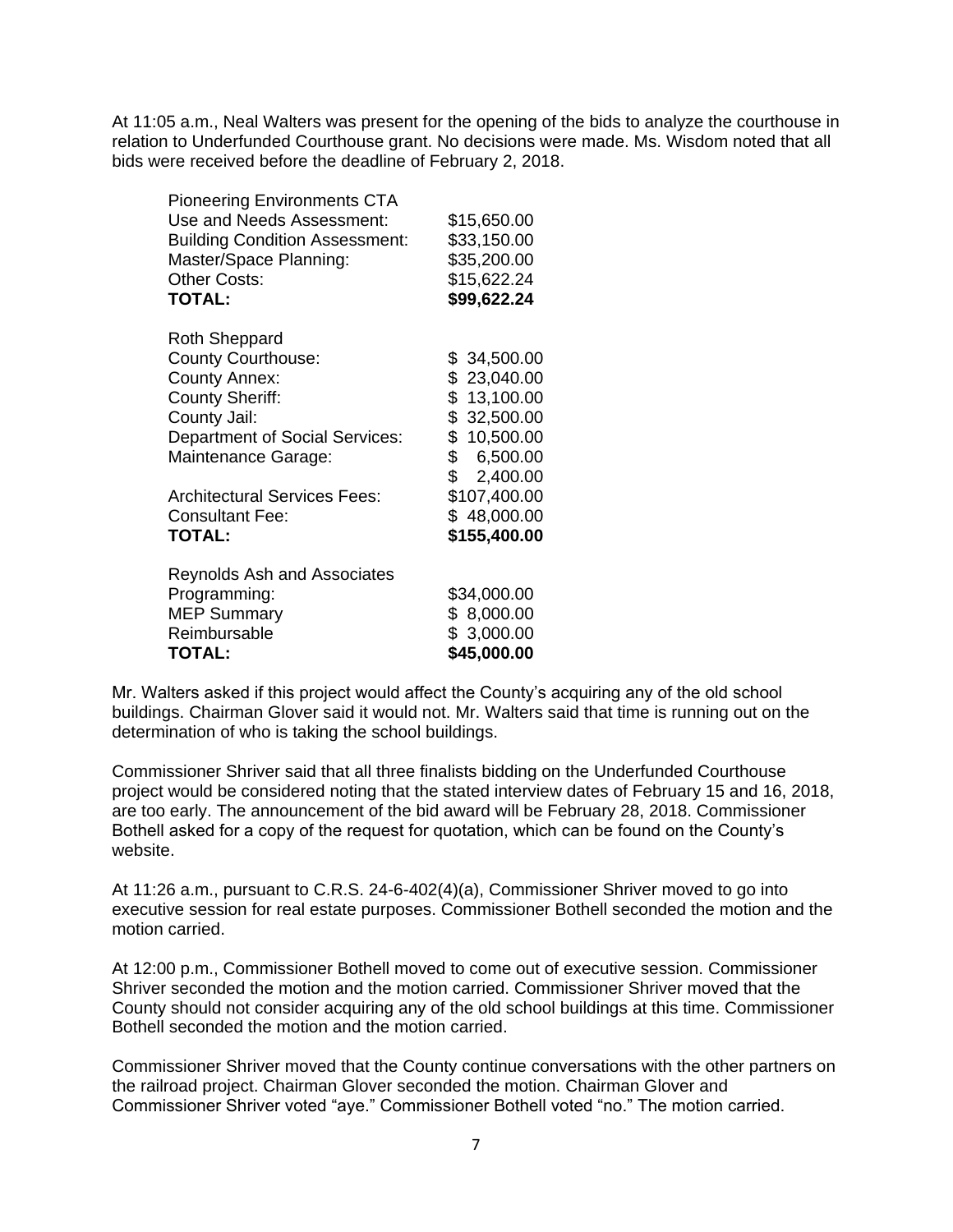At 12:05 p.m., pursuant to C.R.S. 24-6-402(4)(f), Jody Kern and Attorney Ryan Dunn, Department of Social Services, were present to request an executive session for personnel matters.

At 12:40 p.m., Commissioner Shriver moved to come out of executive session. Commissioner Bothell seconded the motion and the executive session was adjourned and the Board meeting resumed. Commissioner Shriver moved to continue with the existing terms of the Agreement for Legal Services with Ryan Dunn for the provision of legal services for the Department of Social Services, which include but are not limited to counseling and advising the Director or any employee of said Department as to any matters normally within the operation of said Department, as well as consequential or incidental problems relating thereto. Commissioner Bothell seconded the motion and the motion carried.

Commissioner Shriver additionally moved to continue support for the Department of Social Services' current practice of ensuring prudent and fiscally responsible reviews of client requests for supportive services and which does not allow for the purchase of automobiles or other motorized vehicles for clients of the Department of Social Services. Commissioner Bothell seconded the motion and the motion carried.

\_\_\_\_\_\_\_\_\_\_\_\_\_\_\_\_\_\_\_\_\_\_\_\_\_\_\_\_\_\_\_\_\_\_\_\_\_\_\_\_\_\_\_\_\_\_\_\_\_\_\_\_\_\_\_\_\_\_\_\_\_\_\_\_\_\_\_\_\_\_\_\_\_\_\_\_

At 12:45 p.m., the meeting was adjourned.

Attest:

Gene Glover, Chairman Mona Syring and Chairman Mona Syring and Mona Syring Chairman of the Board Clerk of the Board

COUNTY COMMISSIONERS' PROCEEDINGS

State of Colorado (a) ss County of Rio Grande )

The Board of Rio Grande County Commissioners met in regular session on Wednesday, February 28, 2018. Members present were Chairman Gene Glover, Commissioner Suzanne Bothell, Commissioner Karla Shriver, County Administrator Roni Wisdom, and Clerk of the Board Mona Syring.

At 9:00 a.m., Chairman Glover called the Board meeting to order. Ms. Wisdom gave the opening prayer. The Pledge of Allegiance was said.

Commissioner Bothell moved to approve the agenda with the additions of a discussion regarding recruiting Planning and Zoning Board members, approval of a letter to the Colorado General Assembly, Land Use updates, and updates from Commissioner Bothell. Commissioner Shriver seconded the motion and the motion carried.

Chairman Glover asked if there were any public comments. Jamie Hart, McDonald Ditch Company, was present. He reported that Steve Massey, River Valley Group, filed trespassing charges against Mr. Hart when he did some clean-up work on the old diversion rehabilitation project on the river near County Road 5 North. Mr. Massey claims that Mr. Hart lost the right of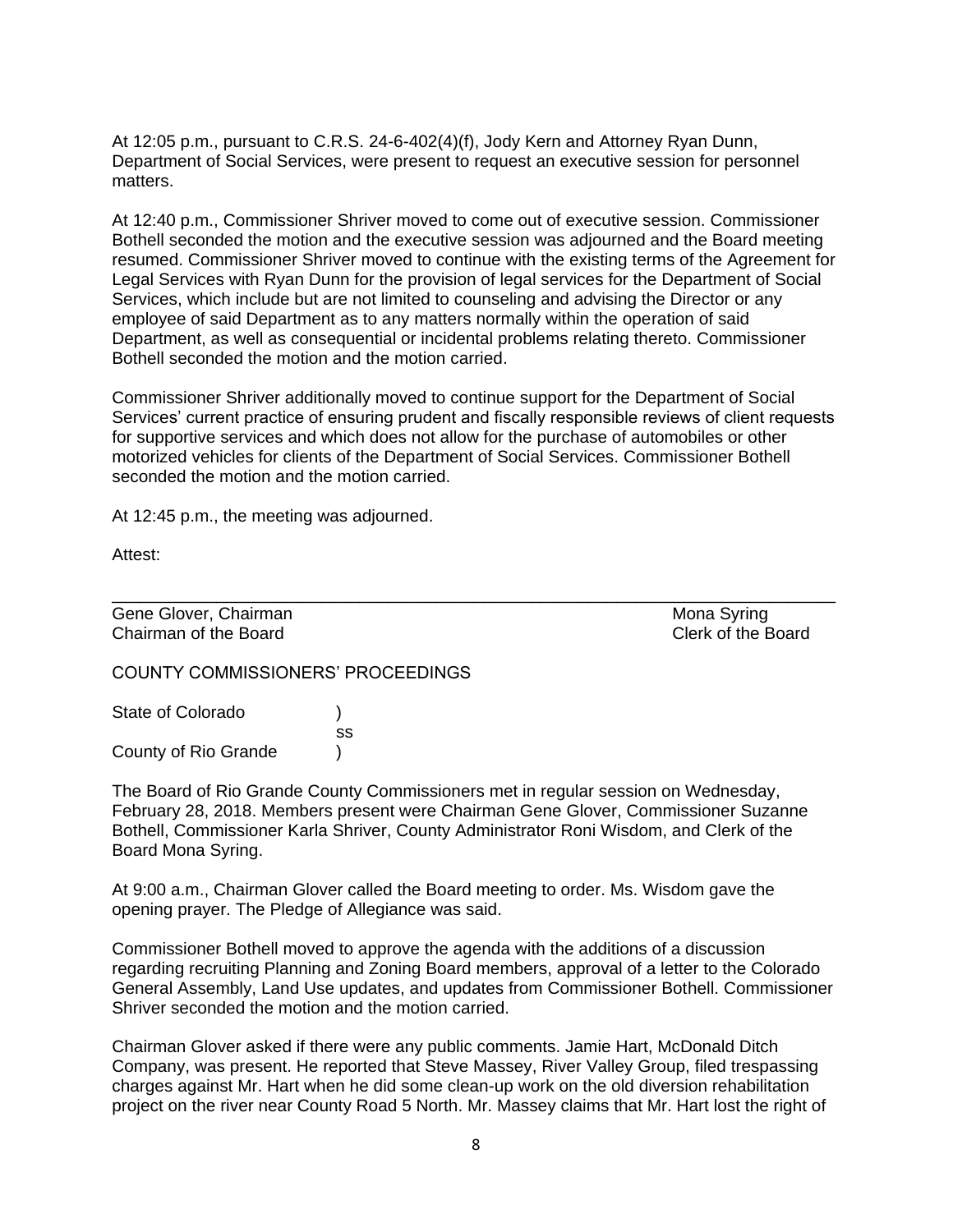way to the diversion. Mr. Hart has filed a rebuttal to the charges. The case is with the judge and there is no court date. Mr. Hart also reported that Mr. Massey has acquired three more quit claim deeds recorded in the County for a single, small parcel of land. Mr. Massey has attempted to change the name on the deeds through the County Assessor's Officer, which refused to make the change. Commissioner Shriver requested copies of the deeds. Mr. Hart stated that water attorney Bill Paddock will be in the area on March 8, 2018, and may be able to meet with interested parties if it is deemed necessary. Mr. Hart said that if the judge rules in his favor, the diversion will be moved. He said he will speak to Patrick Sullivan, Road and Bridge Department.

Cathy Garcia, Field Representative for Senator Cory Gardner, was present. She reported that the Farm Bill was expected at the end of March, but it will be presented later. She will send the Board a draft of the bill when it becomes available.

Ms. Garcia reported that Senator Gardner has signed the Farm Act Bill. Ms. Garcia stated that the immigration bill will probably extend the Deferred Action on Childhood Arrivals deadline beyond March 5, 2018. She also reported that Payment in Lieu of Taxes is fully funded this year, but it still not permanent. Ms. Garcia stated that there is not much interest in Secure Routes to School funding, and noted that the Forest Service is giving 25 percent to the State, which will go to the counties.

Commissioner Shriver reminded Ms. Garcia that the San Luis Valley County Commissioners and the Rio Grande County Commissioners sent a letter to Congress regarding electronic logging. Ms. Garcia stated that there has been no action on an extension.

Jody Kern, Department of Social Services, reported that President Trump is not in favor of the Low-income Energy Assistance Program. However, Ms. Garcia said that it probably will not be cut, noting that she will pass Ms. Kern's concerns on to Senator Gardner. Commissioner Shriver noted that energy resources also affect residents of the County.

Commissioner Bothell asked whom the Farm Act affects, noting that farmers and ranchers are exempt from the bill. Commissioner Shriver said it refers to and might affect the coal and gas industry, and Ms. Garcia noted that steel mills are not exempt.

Ms. Garcia asked what major topics should be presented to Senator Gardner. Commissioner Shriver said the permanency of PILT funding is a major concern. Ms. Kern said congregate care families (the Families First Act) is a major concern. Commissioner Bothell said that internet sales tax is a major concern.

The public comment period was closed.

Commissioner Bothell moved to approve the February 14, 2018, minutes with changes. Commissioner Shriver seconded the motion and the motion carried.

The consent agenda, which included the February end-of-the-month vouchers and payroll, was presented. Commissioner Bothell moved to approve the consent agenda. Commissioner Shriver seconded the motion and the motion carried.

#### **February 2018 Mid-Month Vouchers**

#### **VENDOR SERVICE AMOUNT**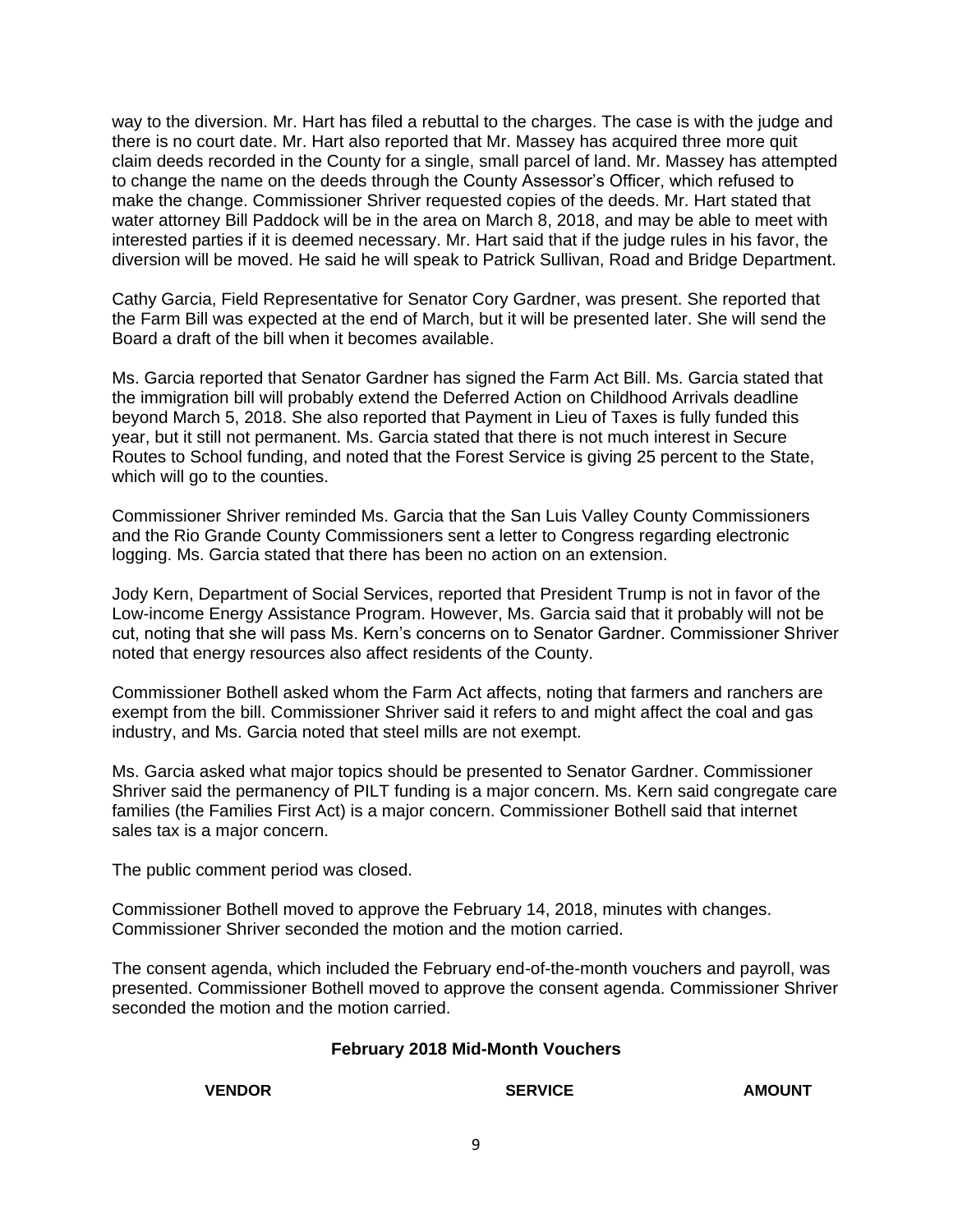| 1 Better LLC                                                       | Tob Ads on Screen                           | \$5,000.00  |
|--------------------------------------------------------------------|---------------------------------------------|-------------|
| Airgas USA, LLC                                                    | <b>Cylinder Rental and Welding Supplies</b> | \$564.33    |
| <b>Avfuel Corporation</b>                                          | Invoice# 010459832                          | \$32,532.80 |
| Av-Tech Electronics, Inc.                                          | Mini-Justice Super Led Light bar            | \$541.10    |
| Axon Enterprises, Inc.                                             | Customer# 107320                            | \$5,304.00  |
|                                                                    | Schedule #"s - 21340 00 177 = 257.45/33364  |             |
| <b>Bank Midwest</b>                                                | $11012 = 874.90$                            | \$1,132.35  |
| Brown's Septic Svc Inc.                                            | Septic Service Biweekly                     | \$82.00     |
| <b>CDHS Central Accounting</b>                                     | Mtc Breakdown                               | \$10.00     |
| CenturyLink                                                        | 7196579017478                               | \$148.35    |
| CenturyLink                                                        | 7196573325233                               | \$58.86     |
| Co Dept. of Labor & Employ                                         | #19561-1                                    | \$35.00     |
| Co. Bureau of Investigation                                        | Acct# Co0530Ccw                             | \$210.00    |
| Colorado Depart. of Revenue                                        | January Sales Tax                           | \$214.00    |
| <b>Columbine Automotive</b><br><b>Conduent Business Solutions,</b> | <b>Butt Connectors</b>                      | \$71.00     |
| <b>LLC</b>                                                         | Cust#287831                                 | \$2,624.96  |
| <b>Conejos County Sheriff</b>                                      | Acct RGSO/Jan Holding                       | \$90.00     |
| <b>District Attorney Office</b>                                    | 2Nd Portion of the 2018 Budget              | \$19,666.67 |
| Dixie Diltz                                                        | <b>Training - Meals</b>                     | \$35.62     |
| Drive Train Industries, Inc.                                       | Cylinder                                    | \$116.73    |
| <b>Element Engineering, LLC</b>                                    | Redi Grant - Wastewater Treatment           | \$7,082.50  |
| <b>General Truck Parts</b>                                         | Socket                                      | \$349.42    |
| Gunbarrel Station, Inc.                                            | Inv Cont - 556993, 556895, 557350, 557304   | \$591.00    |
| Haynie's Inc.                                                      | Acct# 7068                                  | \$60.97     |
| Industrial & Farm Supply                                           | Acct# 189                                   | \$101.62    |
|                                                                    | Inv Cont - 282708 285043 285634 286812      |             |
| Jack's Market                                                      | 287460 288515 288821                        | \$82.62     |
| Jade Communications, LLC                                           | Acct# 2938                                  | \$193.84    |
| Jay Sarason                                                        | Mileage                                     | \$258.80    |
| <b>KD Klene</b>                                                    | Acct#S10627172P                             | \$39.74     |
| Ken's Service Center                                               | Inv Cont - 49516 49639/Acct RGSO            | \$835.25    |
| Kimberly Bryant                                                    | Monthly Pay January 2018 SIM                | \$2,475.00  |
| Kristi Hillis                                                      | Monthly Pay January 2018                    | \$1,100.00  |
| Lenco West, Inc.                                                   | Coupler with Ball                           | \$35.84     |
| <b>Maddox Collections</b>                                          | Pre-Employment                              | \$30.00     |
| Master Print & Web Design, Inc.                                    | Quarterly Website Hosting for RGP           | \$89.85     |
| MDS Waste & Recycle, Inc.                                          | Monthly Trash                               | \$143.00    |
| Mobile Record Shredders, LLC                                       | Shredding                                   | \$24.00     |
| Monte Vista Cooperative                                            | Propane Tank Rent and Propane               | \$255.99    |
| Myers Brothers Truck and                                           |                                             |             |
| Tractor, Inc.                                                      | Lug Nuts                                    | \$68.90     |
| Parts Plus of New Mexico, Inc.                                     | Cust # 13016                                | \$110.39    |
| <b>PV Business Solutions</b>                                       | Acct# RGSO                                  | \$298.50    |
| <b>Rio Grande County</b>                                           | Denver and Rio Grande Rr Due Diligence      | \$3,601.00  |
| Rio Grande Hospital                                                | Pre-Employment                              | \$68.00     |
| S & S Distribution, Inc.                                           | Water                                       | \$18.00     |
| San Juan Nordic Club                                               | Match Funds For Track Groomer               | \$2,000.00  |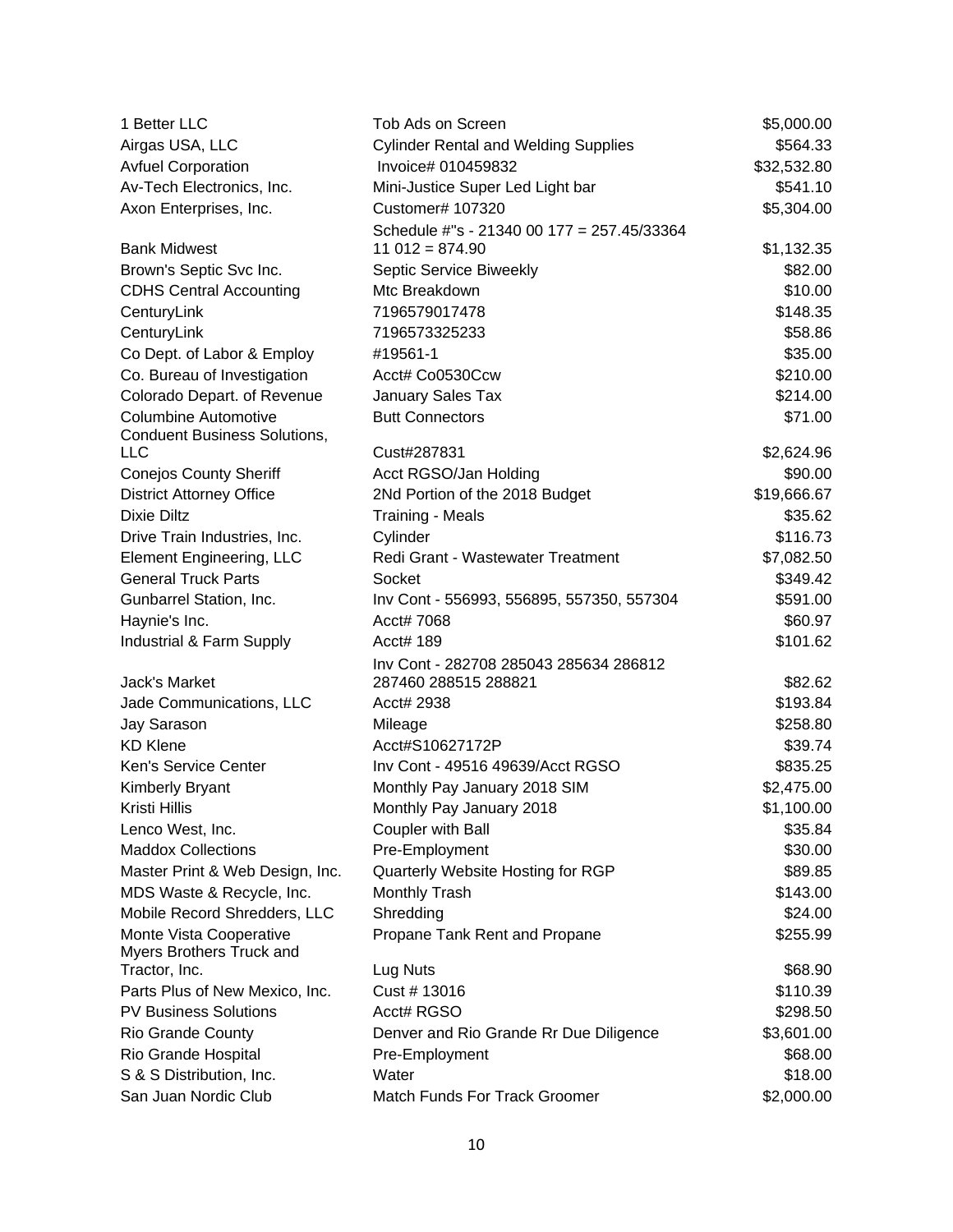| San Luis Valley                 | Grant Pass Through Request #7                                                                                                                   | \$52,000.00  |
|---------------------------------|-------------------------------------------------------------------------------------------------------------------------------------------------|--------------|
| Sanofi Pasteur, Inc.            | Typhim Vi X2                                                                                                                                    | \$185.39     |
| <b>SLV Hazardous Substance</b>  | 2018 Award (Pd the Difference)                                                                                                                  | \$715.00     |
| SLV Parts, Inc.                 | Inv Cont - 059007, 059602/Acct# 7048                                                                                                            | \$174.63     |
| <b>SLV Rec</b>                  | Acct4705001905                                                                                                                                  | \$97.00      |
| SLV Weed Management Assoc.      | 2018 Ag Conference Booth Contribution                                                                                                           | \$100.00     |
|                                 | Contribution/Donation - 2018 Budget                                                                                                             |              |
| SLV Weed Management Assoc.      | Contribution                                                                                                                                    | \$250.00     |
| South Fork Propane, Ltd. Co.    | Propane                                                                                                                                         | \$410.00     |
|                                 | Inv Cont- 2076050819, 2096170821,                                                                                                               |              |
| <b>Summit Market</b>            | 2031860800                                                                                                                                      | \$26.72      |
| <b>Total Office Solutions</b>   | <b>Office Supplies</b>                                                                                                                          | \$147.96     |
| <b>Total Office Solutions</b>   | Chair mats and Calendar                                                                                                                         | \$758.28     |
| <b>Total Office Solutions</b>   | <b>Office Supplies</b>                                                                                                                          | \$42.69      |
| Town of Del Norte               | Cust# 1512.01/10892.01/1822.01/1538.01                                                                                                          | \$471.10     |
| Tu Casa, Inc.                   | 2018 Award                                                                                                                                      | \$500.00     |
| Valcomm                         | 2018 Rgbfsa                                                                                                                                     | \$800.00     |
| Valley Lumber and Supply, Inc.  | Pine                                                                                                                                            | \$17.30      |
| <b>Valley Publishing</b>        | Cust# 1626                                                                                                                                      | \$208.00     |
| <b>Valley Publishing</b>        | Legal 1/24 - 1/31                                                                                                                               | \$77.50      |
| <b>Valley Publishing</b>        | Cu Miller/Cu Graham                                                                                                                             | \$56.00      |
| Vendola Plumbing, Inc.          | Work on Boiler @ Courthouse                                                                                                                     | \$232.75     |
| Vendola Plumbing, Inc.          | Plumbing Service at the Museum - 1/24/2018<br>Replaced a Section of Water Piping that had<br>Broken in the Ceiling Space in the Storage<br>Room | \$341.47     |
|                                 |                                                                                                                                                 |              |
| Vendola Plumbing, Inc.          | Heating Service, Courthouse - Replaced Water<br>Heater that was Leaking.                                                                        | \$992.17     |
| <b>Verizon Wireless</b>         | Acct# 765509857-00002                                                                                                                           | \$290.80     |
| <b>Verizon Wireless</b>         | Acct# 765509857-00004                                                                                                                           | \$1,261.02   |
| <b>Verizon Wireless</b>         | Acct# 765509857-00005                                                                                                                           | \$171.01     |
| <b>Verizon Wireless</b>         | Acct#765509857-00006                                                                                                                            | \$265.43     |
| <b>Verizon Wireless</b>         | Acct#842020320-00001                                                                                                                            | \$81.22      |
| Victim Assistance Fund          | Mtc Breakdown                                                                                                                                   | \$10.00      |
|                                 | Inv Cont - So3W0837053, Po3C0456869,<br>Pooc2032751, Po3C0456780, Po3C0457603,                                                                  |              |
| <b>Wagner Equipment</b>         | 4026989                                                                                                                                         | \$12,885.01  |
| Waste Management-               | Customer# 05925-74006                                                                                                                           | \$220.82     |
|                                 | Cases of Dry Mop Pads, Dust Mop, Grip                                                                                                           |              |
| <b>Waxie Sanitary Supply</b>    | Handles, Tp, Trash Bags, Etc.                                                                                                                   | \$779.28     |
| <b>Waxie Sanitary Supply</b>    | Latex Gloves,                                                                                                                                   | \$241.24     |
| <b>Wiley Chiropractic Group</b> | <b>Employee Treatment</b>                                                                                                                       | \$0.00       |
|                                 | Battery Backup and 24W Charger Adapter                                                                                                          |              |
| <b>WSB Computer Services</b>    | Power Supply                                                                                                                                    | \$111.20     |
| <b>WSB Computer Services</b>    | Recycling Fee - Emergency Mgr                                                                                                                   | \$15.60      |
| <b>Xcel Energy</b>              | Acct# 53-1083310-0                                                                                                                              | \$2,183.71   |
| <b>TOTAL</b>                    |                                                                                                                                                 | \$165,472.30 |

# **February 2018 End-of-Month Vouchers**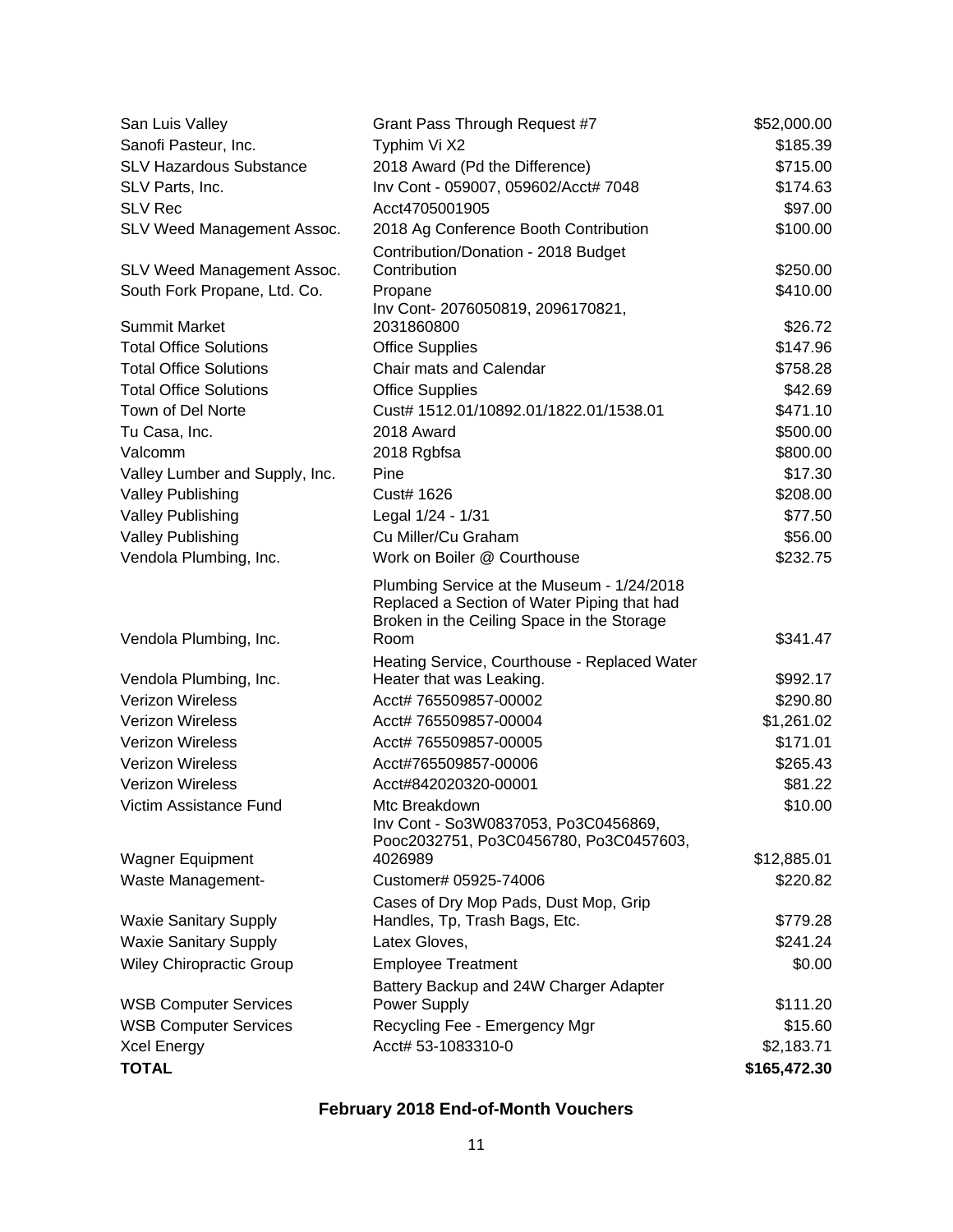| <b>VENDOR</b>                                       | <b>SERVICE</b>                                              | <b>AMOUNT</b>        |
|-----------------------------------------------------|-------------------------------------------------------------|----------------------|
| 4 Rivers Equipment, LLC                             | Acct# 8248                                                  | \$28.71              |
| <b>Agency Tourism Marketing</b>                     | <b>Leads Processing</b>                                     | \$75.00              |
| Airgas USA, LLC                                     | Acct#2414544                                                | \$159.90             |
|                                                     | Ph Tob Sub Contract Pymt/EPSDT Tob Sub                      |                      |
| Alamosa Co Nursing Svc                              | Contract for January                                        | \$630.02             |
| Alamosa County                                      | Travel to DHS Training for Lisa Dupont                      | \$765.93             |
| Alamosa County                                      | <b>March Rent/Copies</b>                                    | \$385.27             |
| All Truck and Trailer                               | Customer# 68263<br>Inv Cont 173781, 173782, 173910, 174080, | \$278.02             |
| Alta Fuels, LLC                                     | 174676                                                      | \$7,094.93           |
| Ameritech Inc.                                      | <b>Security Paper</b>                                       | \$78.73              |
| Arlan's Pro Service                                 | Customer #18                                                | \$580.50             |
| Billings Electric, Inc.                             | <b>Electrical Labor Annex</b>                               | \$142.50             |
|                                                     | Electrical Labor - Check Receptacles Found                  |                      |
| Billings Electric, Inc.                             | <b>Breakers Off</b>                                         | \$275.00             |
| Bryan Christensen<br>Burris and Sons Bucking Bulls, | Stipend and Miles                                           | \$60.35              |
| <b>LLC</b>                                          | Futurity on the Rio Grande                                  | \$900.00             |
| Business Solutions Leasing, Inc.                    | Copy Lease                                                  | \$60.10              |
| CCNC, Inc.                                          | <b>Acct RGSO</b>                                            | \$100.00             |
| <b>Center For Restorative Programs</b>              | 2018 Annual Allocation                                      | \$1,000.00           |
| CenturyLink                                         | 7196573454                                                  | \$59.57              |
| CenturyLink                                         | Acct# 7196570646508                                         | \$166.94             |
| CenturyLink                                         | 7196579167029                                               | \$66.20              |
| CenturyLink                                         | 7198765588                                                  | \$52.56              |
| Chaffee Cnty Public Hlth<br>Chris Ortiz             | <b>EPSDT Contract Billing January</b>                       | \$1,445.00           |
| Ciello Powered by SLVREC                            | Mileage for February<br>Acct# 7000751300                    | \$134.55<br>\$582.86 |
| Ciello Powered by SLVREC                            | Acct#7000703800                                             | \$98.83              |
| Ciello Powered by SLVREC                            | Account# 7000758500                                         | \$97.75              |
| Ciello Powered by SLVREC                            | Account #7000751200                                         | \$526.28             |
| Ciello Powered by SLVREC                            | Account #7000708800                                         | \$59.95              |
| City of Monte Vista                                 | Pd for Full Year Avg \$62.00 @ 12 2018                      | \$744.00             |
| Colorado County Clerk's Assn.                       | <b>State Dues</b>                                           | \$852.08             |
| <b>Colorado Veterans Community</b>                  |                                                             |                      |
| Living Ctr                                          | Postage for 7/17-6/18                                       | \$50.00              |
| <b>Conduent Business Solutions,</b>                 |                                                             |                      |
| <b>LLC</b>                                          | <b>Track Search</b>                                         | \$25.00              |
| <b>Conejos County Nursing</b>                       | Tob Grant Jan 2018                                          | \$2,271.03           |
| <b>Cordell Curtis</b>                               | 1 Year Sponsorship/Embroidery & Sticker Work                | \$2,200.00           |
| Costilla County Planning & Zoning                   | Mileage & Room                                              | \$309.81             |
| <b>Costilla County Public</b>                       | <b>EPSDT Contract Billing January 2018</b>                  | \$2,140.00           |
| Cynthia Ford                                        | Mileage                                                     | \$237.15             |
| Cynthia Ford                                        | <b>Professional Services/Contracts</b>                      | \$600.00             |
| Cynthia Ford                                        | <b>Mileage/General Operating Supplies</b>                   | \$170.75             |
| Cynthia Ford                                        | <b>Professional Services/Contracts</b>                      | \$900.00             |
|                                                     |                                                             |                      |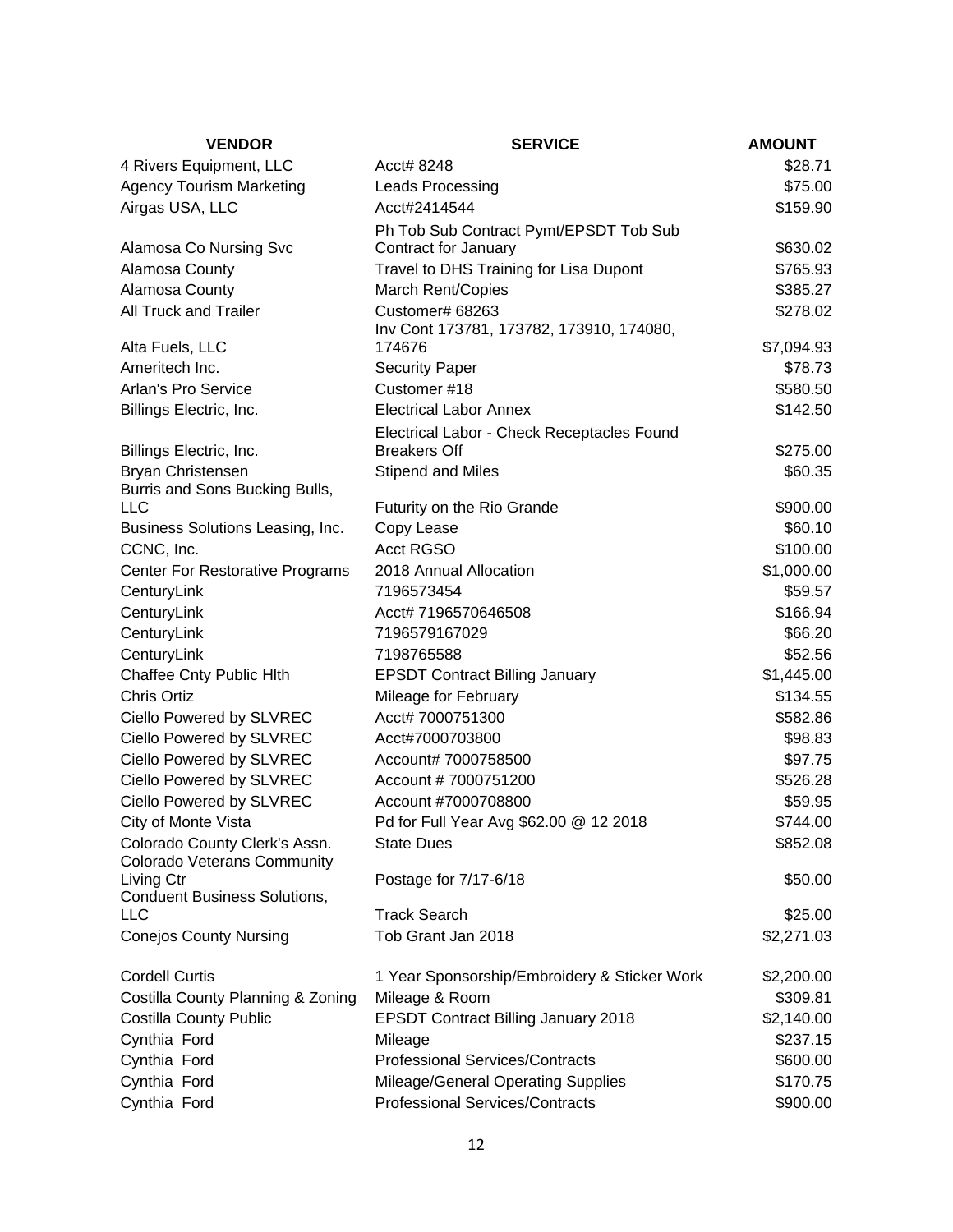| Cynthia Ford                    | <b>Monthly Salary</b>                        | \$1,110.00  |
|---------------------------------|----------------------------------------------|-------------|
| Cynthia Ford                    | Mileage                                      | \$71.55     |
| David Yoder                     | 6 Shelves in Storage Room                    | \$1,689.00  |
| Del Norte Police Dept.          | Health Fair Banner March 31, 2018            | \$25.00     |
| Dianne Koshak                   | Miles to Meetings                            | \$72.00     |
| Digitcom Electronics, Inc.      | Acct 429                                     | \$322.44    |
| Direct TV                       | Acct# 045235405                              | \$178.98    |
| <b>District Attorney Office</b> | 3rd Portion of 2018 Budget                   | \$19,666.67 |
| Drive Train Industries, Inc.    | <b>Brake Drum</b>                            | \$620.00    |
| Dwight Freeman                  | Miles and Stipend                            | \$63.50     |
| Early Childhood Council         | Healthy Community Services January 2018      | \$1,666.67  |
| Edifice Creative, LLC           | Monthly Tourism Engine Usage                 | \$40.43     |
| Elevation Outdoors, LLC         | 1/2 Page Ad                                  | \$780.00    |
| <b>Emily Brown</b>              | <b>Miles to Meetings</b>                     | \$356.99    |
| Endpoint Direct, Inc.           | Create PDF File and Stiffing Tax Notices     | \$679.25    |
|                                 | Acct#@ 4804079969931595/Shsg 2016 P1 L2,     |             |
| <b>First Bankcard</b>           | L3, - 2015 M&A                               | \$10,402.30 |
| <b>Fuentes Auto Glass</b>       | Unit# A34/2007 Dodge Ram 3500                | \$195.00    |
| Gobins, Inc.                    | Contract# 2725-01                            | \$32.49     |
| Gobins, Inc.                    | Acct# 13756/#2011109690                      | \$68.99     |
| Gobins, Inc.                    | Acct# 21611 Contract# Fru01780-01            | \$34.73     |
| Gobins, Inc.                    | Acct# 13756/Fuu87431 - Fuu80195              | \$182.93    |
| <b>Great America Financial</b>  | Agreement# 025-1070947-0000                  | \$349.13    |
| <b>Great America Financial</b>  | Account# 015-0875950-000                     | \$452.00    |
| <b>Great America Financial</b>  | Acct# 016-0939369-000                        | \$136.17    |
| Haynie's Inc.                   | End of Month/Acct#7066                       | \$684.66    |
| Ida Salazar                     | Miles to Meetings                            | \$230.40    |
| Industrial & Farm Supply        | Acct 189/Threaded Rod                        | \$19.29     |
| <b>James Clare</b>              | Miles and Meeting                            | \$52.25     |
| Jean Borrego                    | Verizon                                      | \$128.50    |
| Jean Borrego                    | <b>Coord Salary</b>                          | \$5,000.00  |
| Jean Borrego                    | <b>Miles for Travel</b>                      | \$304.20    |
| Karla Shriver                   | Mileage - CCI Steering Committee             | \$230.40    |
| Keith Rogers                    | Miles and Stipend                            | \$58.10     |
| Lake County Health Dept.        | January 2018                                 | \$725.00    |
|                                 | 2018 Maintenance & License Document          |             |
|                                 | Mgmt/Marriage/Civil Union/Maintenance        |             |
| Leds, LLC                       | Icounty/Archive Paper for Marriage Licenses  | \$1,572.97  |
| Lenco West, Inc.                | Inv Cont 40971, 40976 40927                  | \$190.48    |
| Leroy A Romero                  | <b>February Office Cleaning</b>              | \$150.00    |
| <b>Mark Mueller</b>             | Miles and Meeting                            | \$56.30     |
|                                 | Water Break in Utility Room At the           |             |
| Mark's Carpet Cleaning, Inc.    | Museum/Insurance Claim                       | \$3,818.90  |
|                                 | Search Engine Optimization, Website Hosting, |             |
| Master Print & Web Design, Inc. | Domain Registration                          | \$301.50    |
| Meadow Gold Dairies, Inc.       | Inv Cont - 81000579/Acct# 1052229            | \$407.16    |
| Michael Mitchell                | Stipend and Miles                            | \$65.30     |
| Michael Todd & Company          | Cust #2786/Plow                              | \$2,890.00  |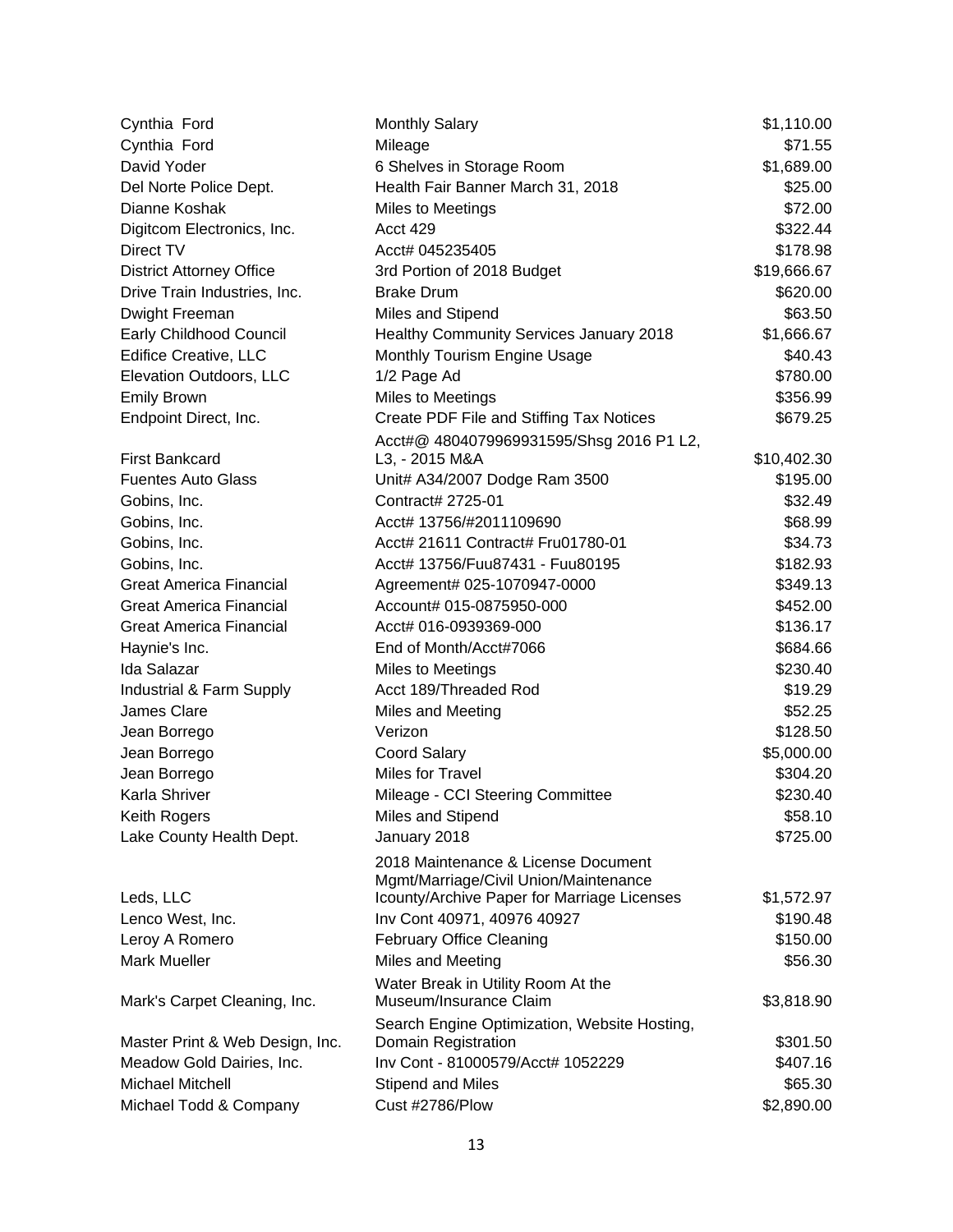| Michelle Montoya                  | Mileage - Winter Conference                                           | \$180.00   |
|-----------------------------------|-----------------------------------------------------------------------|------------|
|                                   | Clerk to the Board 12/22/2017-1/17/2018 - 1/24-                       |            |
| Mona Syring                       | 2/19/2018                                                             | \$1,370.80 |
|                                   | Inv Cont 75215 75601 20739 20841 75722                                |            |
| Monte Vista Cooperative           | 44505 74819/Acct# 4531231                                             | \$349.07   |
| Monte Vista Crane                 | <b>Crane Festival Sponsorship</b>                                     | \$1,000.00 |
| Monte Vista Machine Tool          | Make Spline Shaft Longer, Make Bushing Driver                         | \$222.61   |
| Myers Brothers Truck and Tractor, |                                                                       |            |
| Inc.                              | Unit 91                                                               | \$234.88   |
| Nada Appraisal Guides             | 2018 Nada Guide                                                       | \$195.00   |
| Nancy Molina                      | <b>Miles to Meetings</b>                                              | \$115.35   |
| Paul Wertz                        | Miles to Meetings                                                     | \$580.28   |
| Peggy J Kern                      | Miles to Po                                                           | \$9.45     |
| Pen Craft Design Company          | Shutter Stock Photos, Monthly Retainer                                | \$842.00   |
| Pitney Bowes, Inc.                | Acct# 0016457644                                                      | \$673.12   |
| <b>Plainsman Printing</b>         | Printed Cover for Reception Book                                      | \$308.44   |
| Reliance Steel Co. #12            | Customer# 253                                                         | \$164.00   |
|                                   | Acct RGSO/15 Memberships At Law                                       |            |
| Rio Grande Sportsman Club         | <b>Enforcement Discount</b>                                           | \$250.00   |
| Rock Water Management, LLC        | <b>February Rent</b>                                                  | \$450.00   |
| S & S Distribution, Inc.          | Water for January and February                                        | \$54.00    |
| S & S Distribution, Inc.          | <b>Water Delivery</b>                                                 | \$58.00    |
| Saguache Co Public Health         | <b>EPSDT Services January 2018</b>                                    | \$775.00   |
| <b>Shamrock Foods Company</b>     | Inv Cont 10796805/Acct #86268                                         | \$3,106.79 |
| Simple Distributors LLC           | Manila Envelopes/#10 Envelopes/Ink Toner //<br>Recording/Rubber Bands | \$341.40   |
| SLV Behavioral Health Group, Inc. |                                                                       | \$5,628.35 |
| SLV Dirt Worx, Inc.               | Behavioral Health Group Sim - Jan 2018<br>12 Hours Penitence          | \$2,000.00 |
| <b>SLV REC</b>                    | Acct# 4705001905                                                      | \$209.00   |
|                                   | Acct#                                                                 |            |
|                                   | 1337000605/7000235200/7000524700/7000541                              |            |
| <b>SLV REC</b>                    | 400                                                                   | \$1,778.00 |
| <b>SLV REC</b>                    | Acct#'s/Sf-4699010705/Dn-759843705                                    | \$185.00   |
| Southern Colorado Cnty Clerks     | <b>Regional Dues</b>                                                  | \$75.00    |
| <b>Staples Business</b>           | <b>Office Supplies</b>                                                | \$55.87    |
| State of Colorado                 | January and February Renewals                                         | \$732.23   |
| <b>Statutes Unlimited</b>         | <b>Election Resource Manual</b>                                       | \$245.00   |
| <b>Tom Haefeli</b>                | Board Miles and Stipend                                               | \$66.20    |
| <b>Total Office Solutions</b>     | <b>Office Supplies</b>                                                | \$135.52   |
| Town of South Fork                | Ski County, Go Colorado, Etc. Advertising                             | \$3,863.40 |
| United Reprographic               | Maintenance Agreement - Nov, Dec, Jan, Feb                            | \$215.54   |
| Valcomm                           | 17Shsg 3 Radios - Alamosa Airport                                     | \$2,923.02 |
|                                   | Security Cam for Court Room/Court Security                            |            |
| Valley Lock and Security, Inc.    | Grant                                                                 | \$425.06   |
| Valuewest, Inc.                   | <b>Commercial Reappraisal Pymt</b>                                    | \$3,000.00 |
| <b>Wagner Equipment</b>           | Customer# 74470                                                       | \$375.84   |
| Wesley O'Rourke                   | Stipend and Miles                                                     | \$63.50    |
| <b>Wex Bank</b>                   | Acct#0406-00-819102-5                                                 | \$893.66   |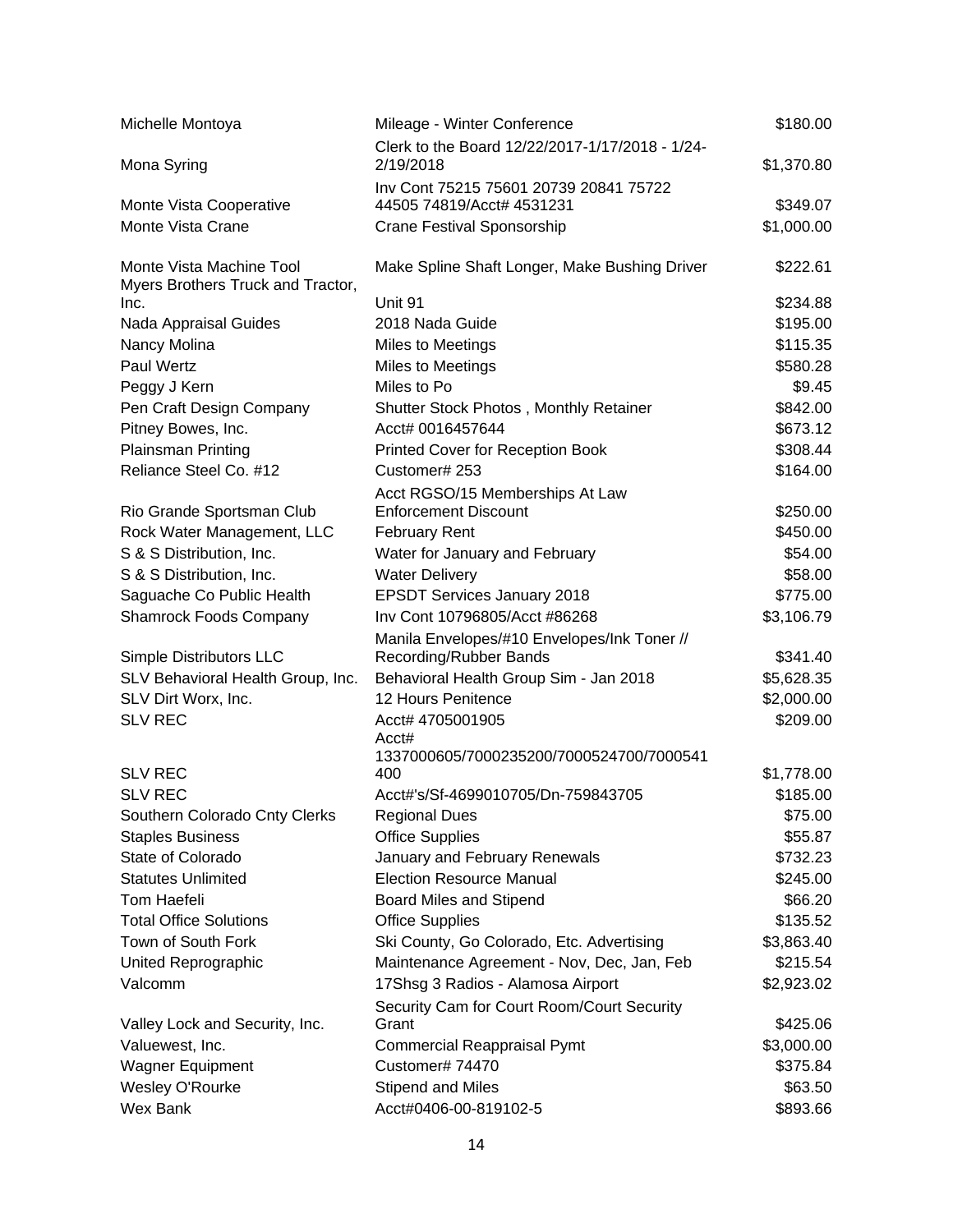| Wex Bank                     | Account# 0406-00-819100-9   | \$306.13     |
|------------------------------|-----------------------------|--------------|
| Wex Bank                     | Acct# 0406-00-821424-9      | \$4,111.77   |
| William F. Dunn              | Legal Fees                  | \$1,592.05   |
| <b>WSB Computer Services</b> | <b>Recycling Fee Toners</b> | \$16.80      |
| <b>WSB Computer Services</b> | Power Supply Print head     | \$177.00     |
| <b>WSB Computer Services</b> | Maintenance Agreement       | \$2,500.00   |
| <b>Xcel Energy</b>           | Acct# 53-1143312-0          | \$3,912.66   |
| <b>Xcel Energy</b>           | Acct# 53-1084871-0          | \$4,386.65   |
| <b>TOTAL</b>                 |                             | \$133,640.34 |

## **February 2017 Payroll**

| <b>County General:</b> | \$204,451.58 |
|------------------------|--------------|
| Road and Bridge:       | \$73,709.81  |
| DSS:                   | \$119,043.95 |
| <b>Weed District:</b>  | \$3,677.38   |
| Airport:               | 990.40<br>S. |
| <b>Public Health:</b>  | \$19,806.77  |
| <b>TOTAL:</b>          | \$421,679.89 |

Pursuant to C.R.S. 30-25-111(1.5), "salary information for all county employees and officials shall be published twice annually in the manner provided in this subsection. . . The second publication shall be in February and shall list each employee by title, along with the total amount of gross salary paid to such employee during the prior calendar year."

| <b>EMPLOYEE</b>        | <b>GROSS</b><br><b>SALARY</b> |
|------------------------|-------------------------------|
| Accountant             | \$43,255.83                   |
| Admin Assistant        | \$29,161.56                   |
| Appraiser              | \$31,075.24                   |
| Appraiser              | \$32,760.00                   |
| Appraiser              | \$36,087.96                   |
| Appraiser              | \$47,403.24                   |
| Assistant              | \$15,902.71                   |
| Assistant              | \$2,216.25                    |
| Case Aid-Living Skills | \$24,804.00                   |
| Case Aid-Living Skills | \$26,851.44                   |
| Case Aid-Living Skills | \$10,999.97                   |
| Case Manager           | \$16,453.65                   |
| Case Manager           | \$8,529.11                    |
| Case Manager           | \$28,431.00                   |
| Case Manager           | \$32,019.00                   |
| Case Manager           | \$33,910.56                   |
| Case Manager           | \$9,349.20                    |
| Case Manager           | \$29,523.00                   |
| Caseworker             | \$21,827.89                   |
| Caseworker             | \$18,475.53                   |
| Caseworker             | \$12,683.41                   |
| Caseworker             | \$36,919.44                   |
| Caseworker             | \$2,211.87                    |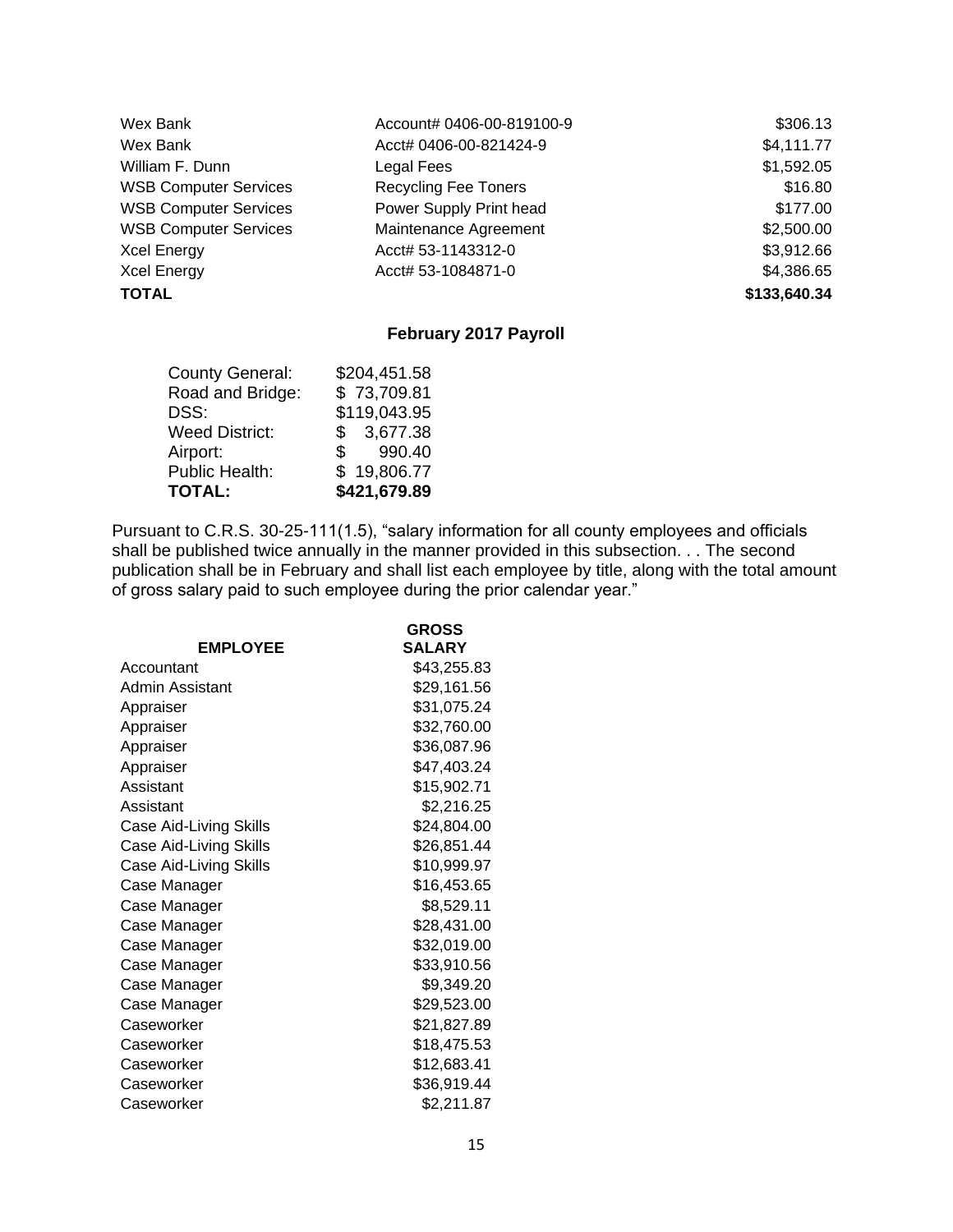| Caseworker                  | \$35,554.56 |
|-----------------------------|-------------|
| Caseworker                  | \$37,771.44 |
| <b>Civil Process Server</b> | \$43,683.12 |
| <b>Clerk</b>                | \$26,154.72 |
| <b>Clerk</b>                | \$41,186.61 |
| Clerk                       | \$27,373.24 |
| <b>Clerk</b>                | \$31,482.57 |
| <b>Clerk</b>                | \$14,520.24 |
| <b>Clerk</b>                | \$33,571.20 |
| Clerk                       | \$26,457.60 |
| Clerk/Typist/Secretary      | \$22,678.56 |
| Clerk/Typist/Secretary      | \$28,762.56 |
| Clerk/Typist/Secretary      | \$22,678.56 |
| Custodian                   | \$4,407.46  |
| Custodian                   | \$8,127.98  |
| Custodian                   | \$22,796.76 |
| Custodian                   | \$26,187.24 |
| Custodian                   | \$588.81    |
| Custodian                   | \$34,923.24 |
| Department Administrator    | \$48,930.00 |
| Department Head             | \$16,872.08 |
| Department Head             | \$90,000.00 |
| Department Head             | \$78,030.00 |
| Department Head             | \$53,497.56 |
| Department Head             | \$59,841.60 |
| Department Head             | \$38,979.24 |
| Department Head             | \$21,135.41 |
| Department Head             | \$57,220.80 |
| Department Head             | \$78,030.00 |
| Department Head             | \$14,453.64 |
| Department Head             | \$42,848.04 |
| <b>Deputy Officer</b>       | \$7,585.52  |
| <b>Deputy Officer</b>       | \$18,244.32 |
| <b>Deputy Officer</b>       | \$30,100.51 |
| <b>Deputy Officer</b>       | \$3,262.20  |
| Deputy Officer              | \$29,161.56 |
| Deputy Officer              | \$33,304.51 |
| Deputy Officer              | \$30,634.00 |
| Deputy Officer              | \$34,091.16 |
| Deputy Officer              | \$21,368.78 |
| <b>Deputy Officer</b>       | \$40,049.18 |
| <b>Deputy Officer</b>       | \$38,643.92 |
| Deputy to Elected Official  | \$1,700.00  |
| Deputy to Elected Official  | \$3,100.00  |
| Deputy to Elected Official  | \$1,700.00  |
| Deputy to Elected Official  | \$37,127.96 |
| Deputy to Elected Official  | \$33,742.80 |
| Deputy to Elected Official  | \$42,497.04 |
| Dispatch/Deten. Officer     | \$34,365.01 |
| Dispatch/Deten. Officer     | \$36,369.00 |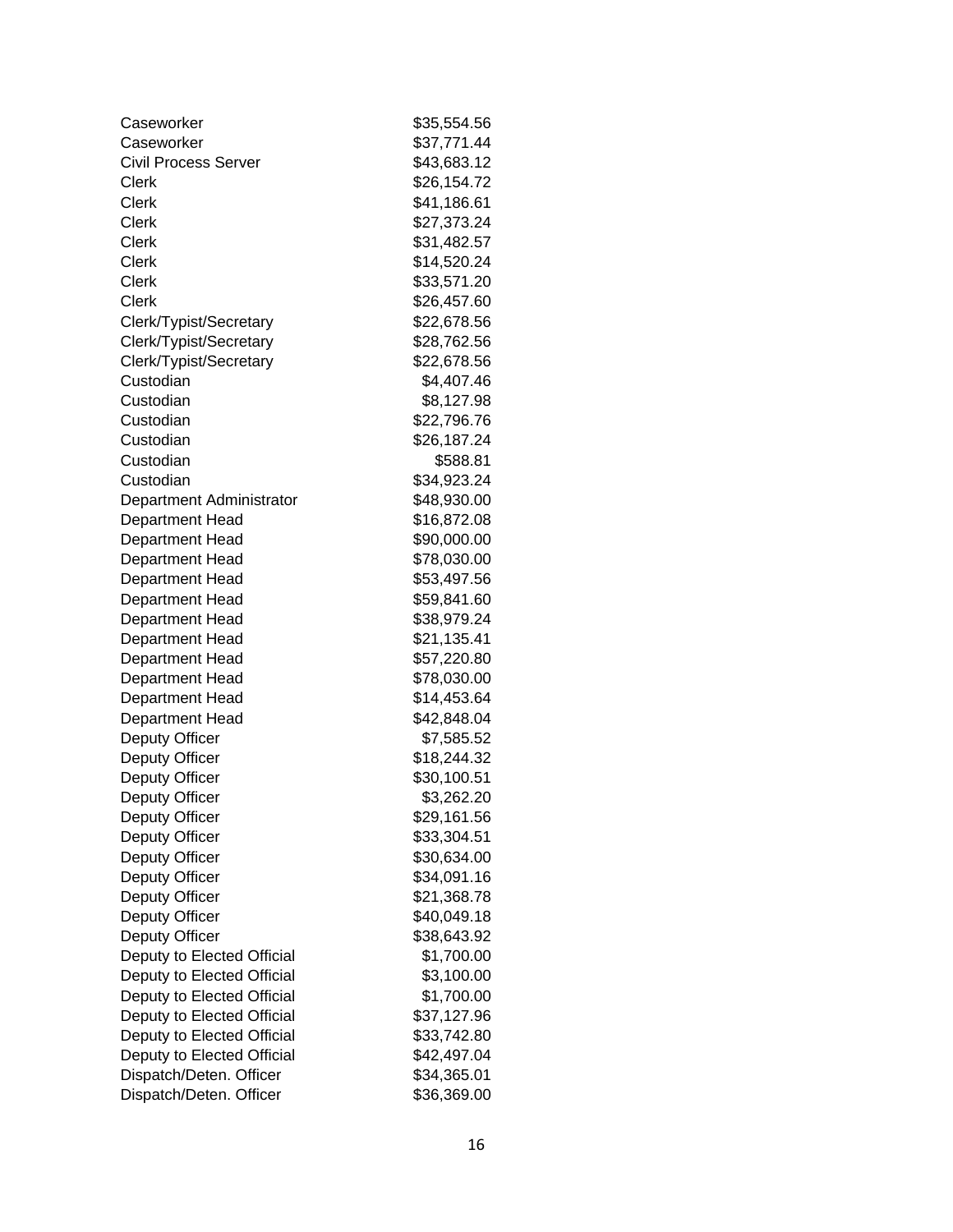| Dispatch/Deten. Officer      | \$33,817.33 |
|------------------------------|-------------|
| Dispatch/Deten. Officer      | \$57,464.27 |
| Dispatch/Deten. Officer      | \$33,672.39 |
| Dispatcher/Detention Officer | \$17,285.60 |
| Dispatcher/Detention Officer | \$30,262.94 |
| Dispatcher/Detention Officer | \$26,311.57 |
| Dispatcher/Detention Officer | \$27,232.27 |
| Dispatcher/Detention Officer | \$26,874.58 |
| Dispatcher/Detention Officer | \$27,113.48 |
| Dispatcher/Detention Officer | \$26,684.23 |
| Dispatcher/Detention Officer | \$28,506.69 |
| Dispatcher/Detention Officer | \$6,979.21  |
| Dispatcher/Detention Officer | \$26,697.94 |
| Dispatcher/Detention Officer | \$27,896.41 |
| Dispatcher/Detention Officer | \$27,417.83 |
| <b>Elected Official</b>      | \$1,202.40  |
| <b>Elected Official</b>      | \$49,700.04 |
| <b>Elected Official</b>      | \$48,497.64 |
| <b>Elected Official</b>      | \$4,693.31  |
| <b>Elected Official</b>      | \$48,497.64 |
| <b>Elected Official</b>      | \$61,120.04 |
| <b>Elected Official</b>      | \$1,202.40  |
| <b>Elected Official</b>      | \$49,700.04 |
| <b>Elected Official</b>      | \$49,700.04 |
| <b>Elected Official</b>      | \$66,600.00 |
| <b>EPSDT Case Manager</b>    | \$29,115.45 |
| <b>Equipment Operator</b>    | \$31,094.89 |
| <b>Equipment Operator</b>    | \$32,903.31 |
| <b>Equipment Operator</b>    | \$14,275.79 |
| <b>Equipment Operator</b>    | \$29,638.52 |
| <b>Equipment Operator</b>    | \$15,320.29 |
| <b>Equipment Operator</b>    | \$30,752.26 |
| <b>Equipment Operator</b>    | \$15,239.25 |
| <b>Equipment Operator</b>    | \$16,266.89 |
| <b>Equipment Operator</b>    | \$29,097.09 |
| <b>Equipment Operator</b>    | \$30,225.69 |
| <b>Equipment Operator</b>    | \$8,233.49  |
| <b>Equipment Operator</b>    | \$35,859.81 |
| <b>Equipment Operator</b>    | \$34,081.73 |
| <b>Equipment Operator</b>    | \$44,035.79 |
| <b>Equipment Operator</b>    | \$49,583.83 |
| <b>Equipment Operator</b>    | \$49,224.77 |
| <b>Equipment Operator</b>    | \$49,448.39 |
| <b>Equipment Operator</b>    | \$44,642.47 |
| Foreman                      | \$53,203.62 |
| Foreman                      | \$55,482.81 |
| <b>Grant Support Clerk</b>   | \$36,181.56 |
| Income Maint. Technician     | \$8,656.20  |
| Income Maint. Technician     | \$10,167.60 |
| Income Maint. Technician     | \$3,686.42  |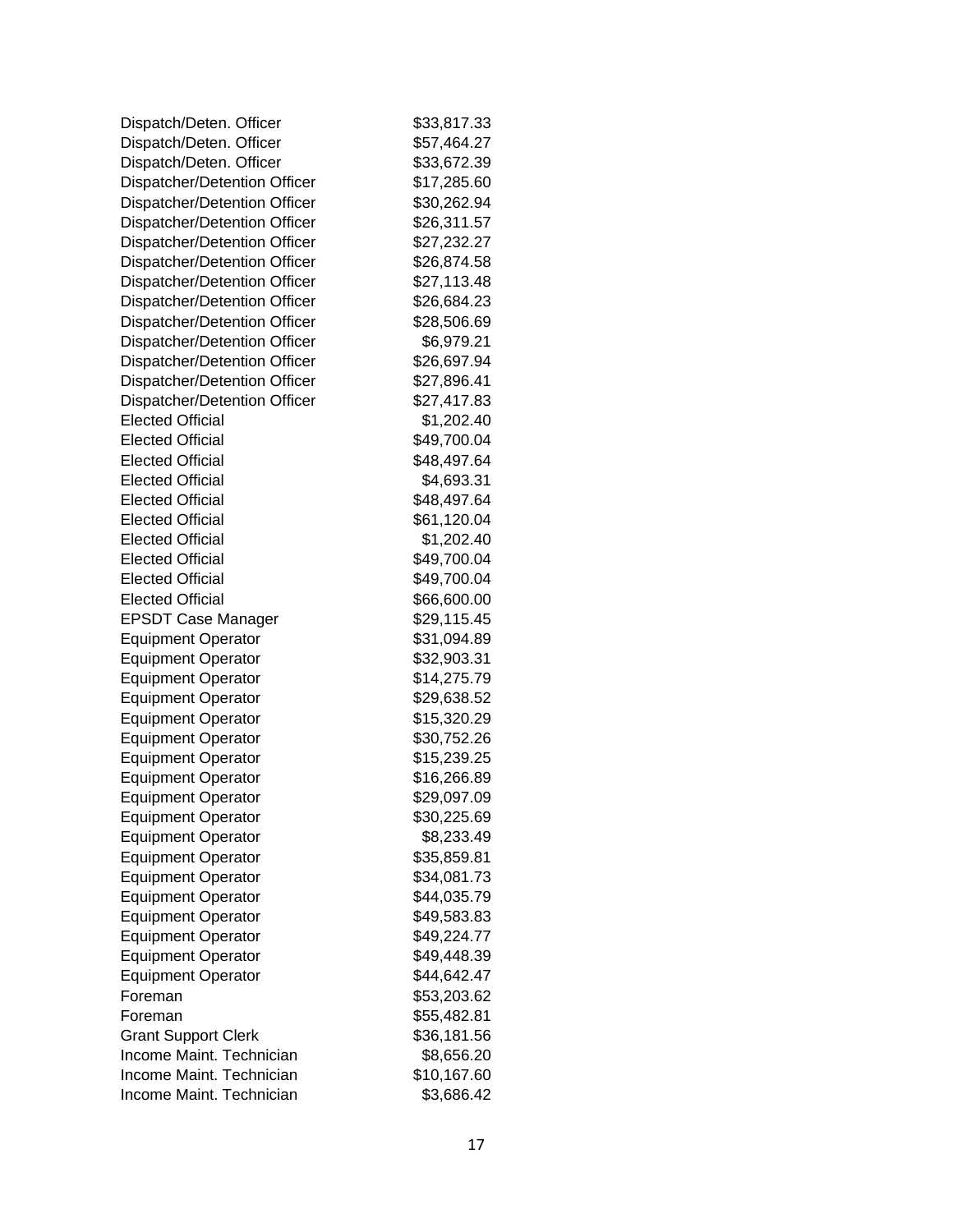| Income Maint. Technician     | \$31,395.00 |
|------------------------------|-------------|
| Income Maint. Technician     | \$26,793.00 |
| Income Maint. Technician     | \$27,885.00 |
| Income Maint. Technician     | \$29,581.44 |
| Income Maint. Technician     | \$13,396.50 |
| Income Maint. Technician     | \$13,390.18 |
| Income Maint. Technician     | \$31,395.00 |
| Income Maint. Technician     | \$16,453.65 |
| Income Maint, Technician     | \$5,733.03  |
| Income Maint. Technician     | \$2,782.35  |
| Income Maint. Technician     | \$26,793.00 |
| Income Maint. Technician     | \$27,339.00 |
| Jail Cook                    | \$16,749.41 |
| Jail Cook                    | \$3,825.89  |
| Jail Cook                    | \$24,370.10 |
| Jail/Lieutenant              | \$36,171.24 |
| Legal Technician             | \$33,325.44 |
| Legal Technician             | \$17,486.33 |
| Legal Technician             | \$20,094.75 |
| Legal Technician             | \$33,988.56 |
| Manager                      | \$2,744.46  |
| Manager                      | \$4,531.64  |
| Manager                      | \$8,237.24  |
| Mechanic                     | \$48,734.35 |
| <b>Office Assistant</b>      | \$22,314.90 |
| <b>Office Assistant</b>      | \$26,457.60 |
| <b>Office Manager</b>        | \$27,601.56 |
| <b>Office Manager</b>        | \$34,153.56 |
| <b>Office Manager</b>        | \$25,006.80 |
| <b>Office Manager</b>        | \$34,756.80 |
| <b>Office Manager</b>        | \$44,538.00 |
| Part Time Case Aide          | \$139.92    |
| Part Time Case Aide          | \$4,617.36  |
| Part Time Deputy             | \$11,431.68 |
| Part Time Deputy             | \$5,276.16  |
| Part Time Deputy             | \$14,408.59 |
| Part Time Deputy             | \$16,528.80 |
| Part Time Equipment Operator | \$6,142.23  |
| PC Spray Operator            | \$4,762.50  |
| PC Spray Operator            | \$2,299.20  |
| PC Spray Operator            | \$2,354.00  |
| PC Spray Operator            | \$3,287.50  |
| PC Spray Operator            | \$2,210.00  |
| PC Spray Operator            | \$3,506.40  |
| <b>Public Health Nurse</b>   | \$10,892.01 |
| <b>Public Health Nurse</b>   | \$13,783.58 |
| <b>Public Health Nurse</b>   | \$43,152.24 |
| Recovery Technician          | \$6,611.81  |
| Unit Supervisor              | \$31,258.56 |
| <b>Unit Supervisor</b>       | \$42,802.56 |
|                              |             |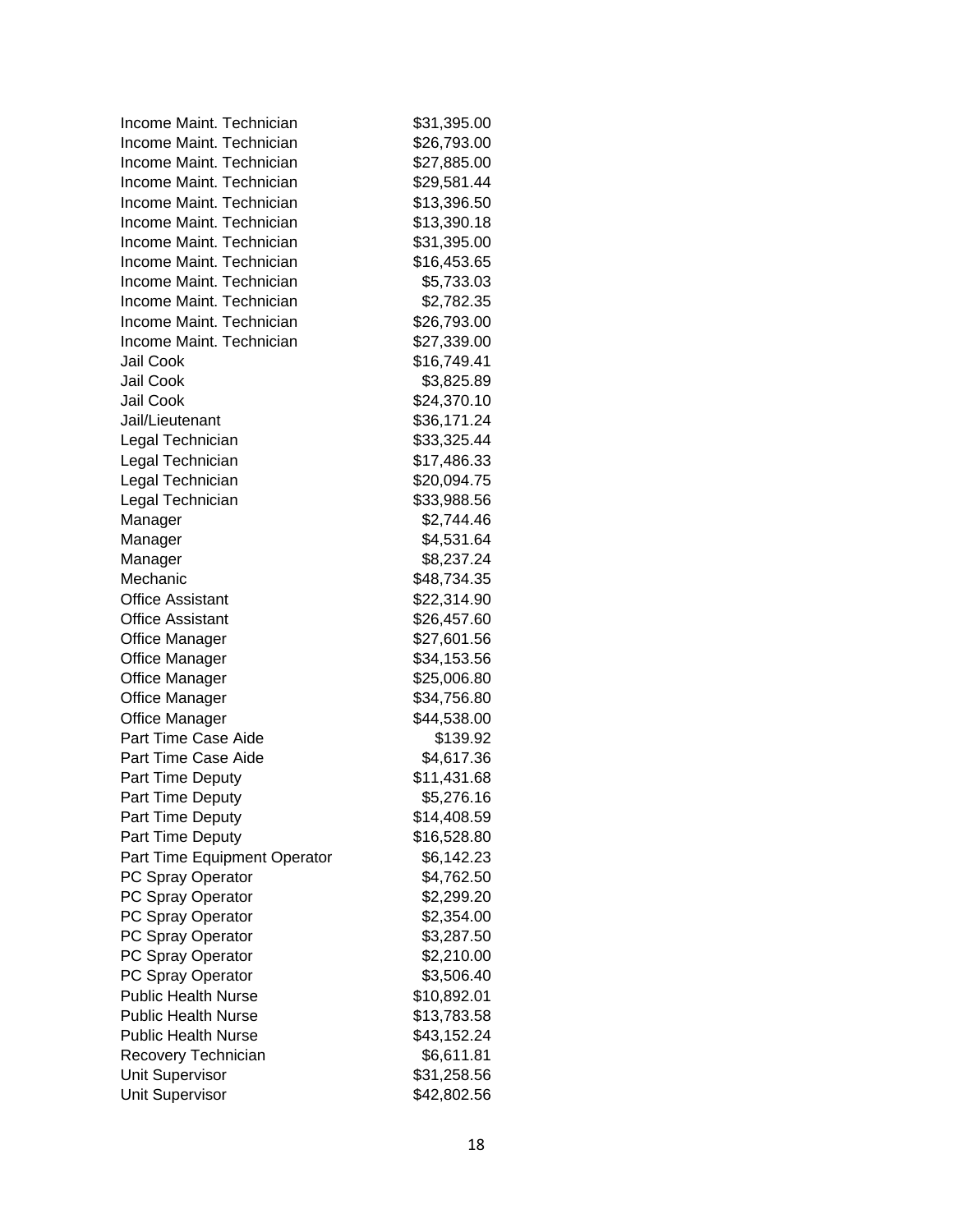| <b>TOTAL</b>           | \$4,925,831.19 |
|------------------------|----------------|
| Welder                 | \$49,160.55    |
| Weed Inspector         | \$4,337.50     |
| <b>Unit Supervisor</b> | \$42,529.44    |
| <b>Unit Supervisor</b> | \$56,059.44    |
| <b>Unit Supervisor</b> | \$44,538.00    |
| <b>Unit Supervisor</b> | \$53,235.00    |
| <b>Unit Supervisor</b> | \$54,288.00    |

At 9:16 a.m., the meeting adjourned to the Board of the Department of Social Services.

At 9:45 a.m., Dixie Diltz, Land Use Department, was present. She presented a letter that will be sent to potential appointees to the Planning and Zoning Board. She asked if the letter should come from the Commissioners, and noted that the Planning and Zoning Board believes it should. Ms. Wisdom suggested including the names of the Planning and Zoning Board members on the letter. Ms. Diltz said the letter will include a simple application, and Chairman Glover noted that this application can be modified and be a template for other boards. Ms. Diltz said the application could also be posted on the County website. Ms. Wisdom asked how long the term is for Planning and Zoning Board members, and Ms. Diltz said it is three years. Ms. Diltz asked for approval to move forward with the letter. Commissioner Bothell recommended that the letter be signed by the BOCC because the Board is responsible for appointing members. She also recommended that the names of the Planning and Zoning Board be included as well. Commissioner Shriver suggested asking the Planning and Zoning Board members if they would approve including their telephone numbers. Ms. Diltz presented a list of 26 possible candidates. Chairman Glover asked what district would be represented, and Ms. Diltz said the candidates are from District 2. Chairman Glover said he would make other suggestions. The consensus of the Board was to approve the letter. Ms. Wisdom suggested that a newspaper article be written about the importance of the Land Use Department.

Ms. Diltz requested approval for an amended conditional use permit. Bright Water Farms received a conditional use permit two years ago, but has since sold the property to Sterling Wayne LLC. Sterling Wayne did not know that the conditional use permit did not transfer with the sale. It is willing to apply for a permit to operate a greenhouse and raise a small agricultural crop. The original conditional use permit approved up to 10 acres. She explained that a minor amendment can be made to the original conditional use permit.

Commissioner Bothell asked what Sterling Wayne would grow. Ms. Diltz explained that it would grow lettuce, hemp, and fish. Commissioner Shriver asked if Sterling Wayne has paid the application fee and turned in an application. Ms. Diltz stated that if the amendment is considered minor, the BOCC can approve it. If it is considered a major amendment, public hearings need to be held.

Commissioner Shriver asked if an agreement could be signed with Sterling Wayne stating that it agreed to the terms of the original conditional use permit. Ms. Diltz said that such an agreement has not been drafted before. Commissioner Shriver suggested sending a letter to Sterling Wayne to explain the terms of the conditional use permit, and requesting that Sterling Wayne acknowledge the terms. Commissioner Shriver moved to approve the minor amendment to the conditional use permit, and send a letter to the new owner outlining the terms of the original permit. Commissioner Bothell seconded the motion and the motion carried. Chairman Glover recommended making the process as easy as possible.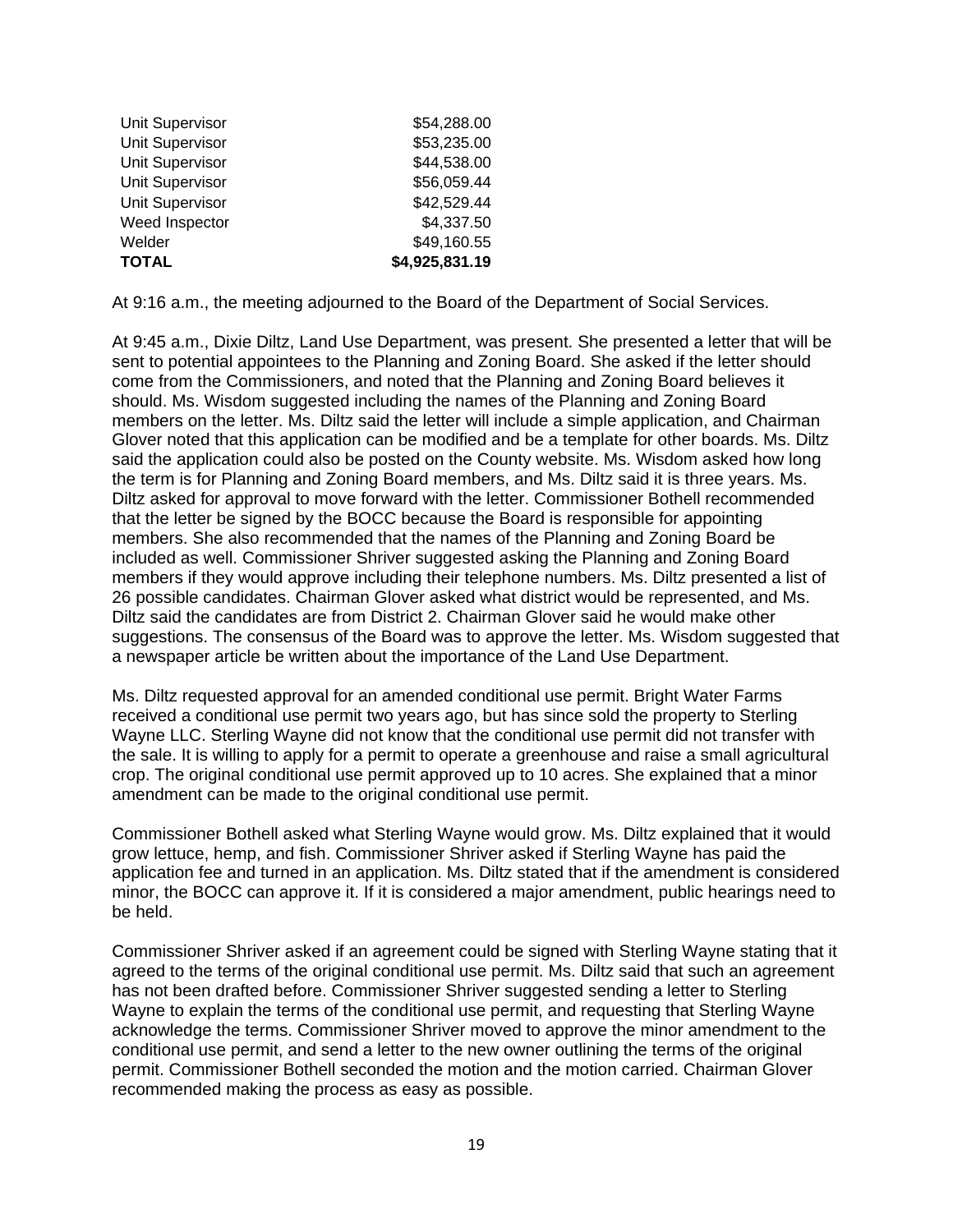Commissioner Shriver asked why the title company did not discover the original conditional use permit. Ms. Ditz explained that there was a problem with the way the resolution was written and filed in the County Clerk's Office. The resolution was filed in the previous owner's name, rather than in Bright Water Farm's name. Ms. Diltz will send the original conditional use permit to Sterling Wayne. When the letter with the terms is acknowledged, the new resolution will be signed.

Commissioner Shriver reported that there is interest from Hydrex Corporation in a potential or exploratory oil well. She spoke to the owner of Hydrex and explained that there is a hydrology study for this area, and that the company will have to be in contact with the Land Use Department. Commissioner Shriver stated that Hydrex does not know where this project will go.

Ms. Diltz reported that she has had a conversation with the people who want to build a solar farm in Monte Vista.

At 10:05 a.m., Emily Brown, Department of Public Health, was present to update the Board.

Ms. Brown reported that she is working with Sargent and Monte Vista on the AIM-XL comprehensive health and wellness planning process. She explained that the process works well with the Prevention Coalition because the schools have identified focus areas. Sargent's health priorities include bullying, mental health, unsafe use of technology, physical activity, and nutrition. Monte Vista's health priorities include mental health, substance abuse, and physical activity. Ms. Brown asked the Board for additional input, and said she will be soliciting feedback this spring for the regional Community Health Assessment.

Ms. Brown distributed a flyer on the new Harm Reduction Program, which begins on Wednesday, February 21, 2018. The program runs from 9:00 a.m. to 12:00 p.m. on Wednesdays and is located at 2311 Commerce Circle, Alamosa. Ms. Brown reported that this program will be expanded across the Valley and is being announced by the Area Health Education Center. Ms. Brown stated that this is the first rural needle exchange in the State. Ms. Wisdom suggested that the Community Action Agency would be a good organization to notify about the program and said she would post the flyer on the courthouse bulletin board.

Ms. Brown reported that there will be an after-action report meeting regarding Q Fever on March 6, 2018, at 8:30 a.m. She invited the Board to attend the meeting.

Ms. Brown reported receiving a telephone call about how medications are disposed of after a death. Ms. Brown explained to the caller that the County Coroner knows where unused medications can be taken, and noted that the hospice can also take unused medications. Commissioner Bothell stated that if additional medications are found later, these can be taken to the Sheriff's Office or to the disposal site in South Fork.

Ms. Brown reported that Alamosa County is running the Health Care Program clinics. However, there will be no funding for this program after October 1, 2018. Ms. Brown explained that the newer doctors at Children's Hospital do not want to travel and tele-med services do not always work. Ms. Brown said that some transition funding will be available for a year. Della Cox-Vieira, Alamosa County Department of Public Health, is working with doctors to find ways to help children who use this program. Ms. Brown stated that losing this program will be a change. Ms. Wisdom asked how many families will be affected by losing this program. Ms. Brown said there are ten to 20 families that will be affected.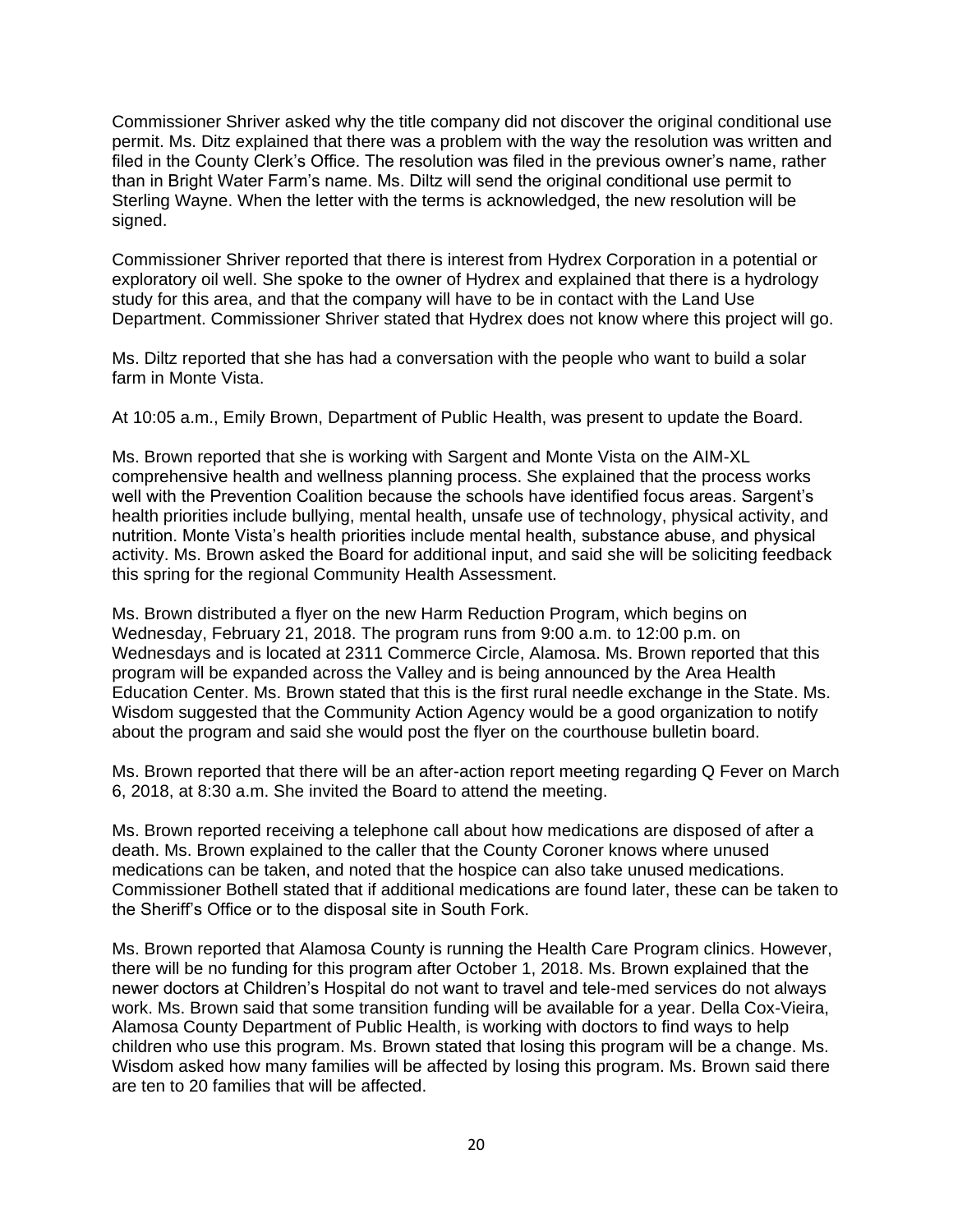Ms. Brown reported that the Del Norte Health Fair will be held on Saturday, March 31, 2018, from 7:00 a.m. to 10:30 a.m. at the mini gym at the Del Norte elementary school. The Monte Vista Health Fair will be held on April 14, 2018, from 7:00 a.m. to 11:00 a.m. at the high school. Ms. Brown is working with High Valley Community Center to provide tables for the Del Norte Health Fair. Ms. Brown reported that Dee Kessler will be a resource guide for the Del Norte Health Fair. This will be funded through the State Innovation Model grant. Ms. Kessler will conduct focus groups about behavioral health. Ms. Wisdom suggested that the Sheriff's Office be notified about these focus groups. Ms. Brown noted that Behavioral Health is conducting trauma-informed training at the Sheriff's Office.

Ms. Brown reported that Kay Crowder has been hired as the new emergency preparedness and response generalist for the San Luis Valley.

Ms. Brown reported that she attended the Colorado Department of Public Health and Environment's funding think tank on February 7, 2018. There will also be a discussion regarding the Public Health Act Modernization on March 15, 2018. Ms. Brown is part of the group holding this wider discussion about how public health is funded. Commissioner Bothell asked if CDPHE funding is only State funding or if it includes federal funding. Ms. Brown explained that most of the funds are pass through funds and move from federal funding to state funding to local funding.

Ms. Brown reported that a Board of Health meeting will be held on March 8, 2018 to conduct a hearing on on-site waste water treatment systems. There are representatives from Monte Vista and South Fork on the Board of Health.

At 10:29 a.m., Dan Hicks, Town Manager, Town of South Fork, was present. Mr. Hicks requested approval for two appointees to the Tourism Board, representing South Fork. Mr. Hicks reported that the Town Board unanimously approved Resolution 18-07 on February 27, 2018, appointing Kim Krahn, the Malt Shoppe, and Christian Grill, Ute Bluff Lodge, to the Tourism Board. The term of the appointments is three years. Commissioner Shriver asked for clarification about how many open seats there are on the Tourism Board. Commissioner Bothell explained that there are two open seats to represent South Fork, there are three representatives from Monte Vista and one representative from Del Norte. Chairman Glover said he would like to meet with the candidates, receive letters of intent, and interview them. Mr. Hicks said the South Fork Town Board is expecting approval before the next meeting of the Tourism Board. Commissioner Shriver recommended that the appointments be taken under advisement and that a decision be made at the March 14, 2018, meeting. Chairman Glover will speak to Mr. Grill. The consensus of the BOCC was that making these appointments is a good step in the right direction. Mr. Hicks stated that the Town of South Fork wants to move toward a resolution.

Mr. Hicks presented a resolution appointing Shannon Goldsberry to the Board of Health. He also presented a resolution regarding a marketing plan to attract specific groups that will use South Fork as their base for various adventures. Tourism Board funds will be used to implement this marketing plan. Mr. Hicks reported that there are already some online results. He said that the town's website (southfork.org) will be used in the same way the Visitors' Center is used; the same information will be available in both places. The website will also feature lodging information. Commissioner Shriver asked if this is part of the marketing plan from the Tourism Board and Mr. Hicks said it is broader. Commissioner Shriver recommended notifying the Tourism Board about the marketing plan.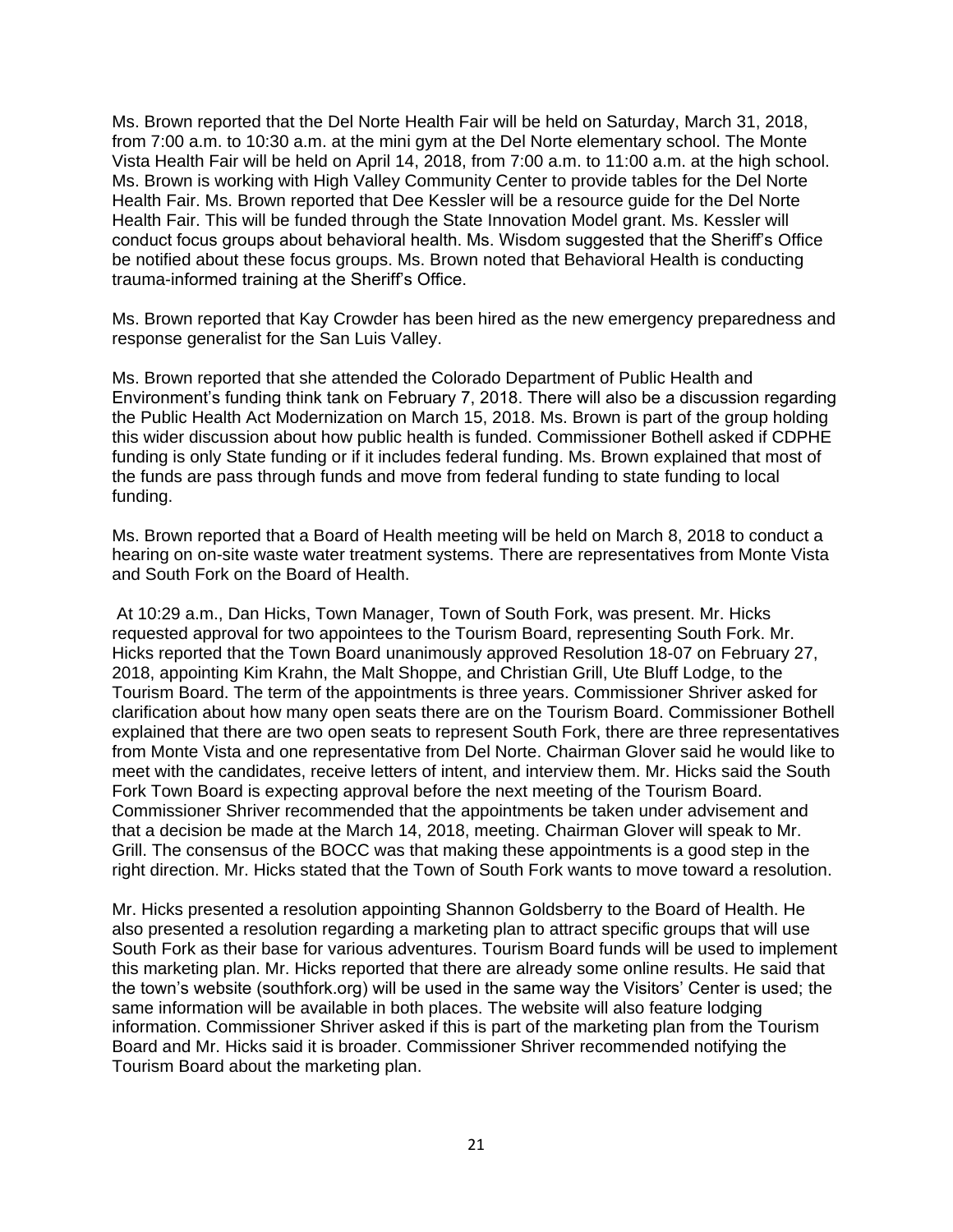At 10:45 p.m., County Clerk and Recorder Cindy Hill was present. She showed the Board a map indicating where the water line comes into the Annex. She reported that the sidewalk in front of the Annex is sinking and has become a tripping hazard. Caution tape has been put up. It was agreed that Ms. Hill would ask the Road and Bridge Department to check on the sidewalk. Commissioner Shriver asked if the Annex landscaping could be changed to require less maintenance. Ms. Hill said the existing bushes require no maintenance.

Ms. Hill gave the Board a County precinct map.

Ms. Hill requested approval to close the Clerk's Office on March 20, 2018, for the spring conference, which will include motor vehicle and election training. The conference is in Cripple Creek. Commissioner Shriver moved to approve closing the Clerk's office on March 20, 2018. Commissioner Bothell seconded the motion and the motion carried.

Ms. Hill asked about the status of having someone available to conduct VIN inspections. Ms. Wisdom said that she needs to speak to Brandon Heredia. Commissioner Bothell reported that Mr. Heredia is not a certified officer and one has to be in order to conduct VIN inspections. Other options were discussed.

Commissioner Shriver thanked Ms. Hill and her staff for creating digital files of the courthouse building plans. She said this helps protect the County's assets.

At 11:00 a.m., Ms. Wisdom reported that bills are coming in for work done at the Rio Grande Museum after the flooding. She asked if there will be a contract for further work. Chairman Glover said that two suppliers will submit bids, noting that information from the insurance company is needed. He also stated that the tile is covered and the pipe will be relocated to a better place. Ms. Wisdom asked if bids have been received for the pipe. Chairman Glover said no bids have been received and he will speak with Lewis Hart, Hart of the Valley, about the repairs. Chairman Glover said plans are in the works.

Ms. Wisdom presented the resolution accepting the donation of a roadway that provides public access to BLM land and the Rio Grande National Forest from County Road 14. This road donation will be referred to as County Road 14C. Ms. Wisdom said the 30-foot by 30-foot parcel is included with the main road on the survey. She reported that County Attorney Bill Dunn has approved the resolution. Commissioner Shriver moved to approve the resolution and to accept the deed to the roadway. Commissioner Bothell seconded the motion and the motion carried. The resolution was signed. Book 590 Page 1222

Ms. Wisdom presented a letter to the Colorado General Assembly requesting a change of category from Category IV-D to Category IV-C, in order to provide a salary increase for County elected officials. Commissioner Shriver moved to approve the letter with one change. Commissioner Bothell seconded the motion. Commissioner Shriver abstained from the vote and the motion carried.

Ms. Wisdom reported that the Colorado Coroners Standards and Training Board requires the Coroner to take 40 hours of training. She explained that the Coroner's budget includes \$3,500.00 for training, so may go over budget in order to receive this training. Commissioner Shriver noted that the Coroner took some required training after his appointment last year, but Ms. Wisdom said this may be different required training.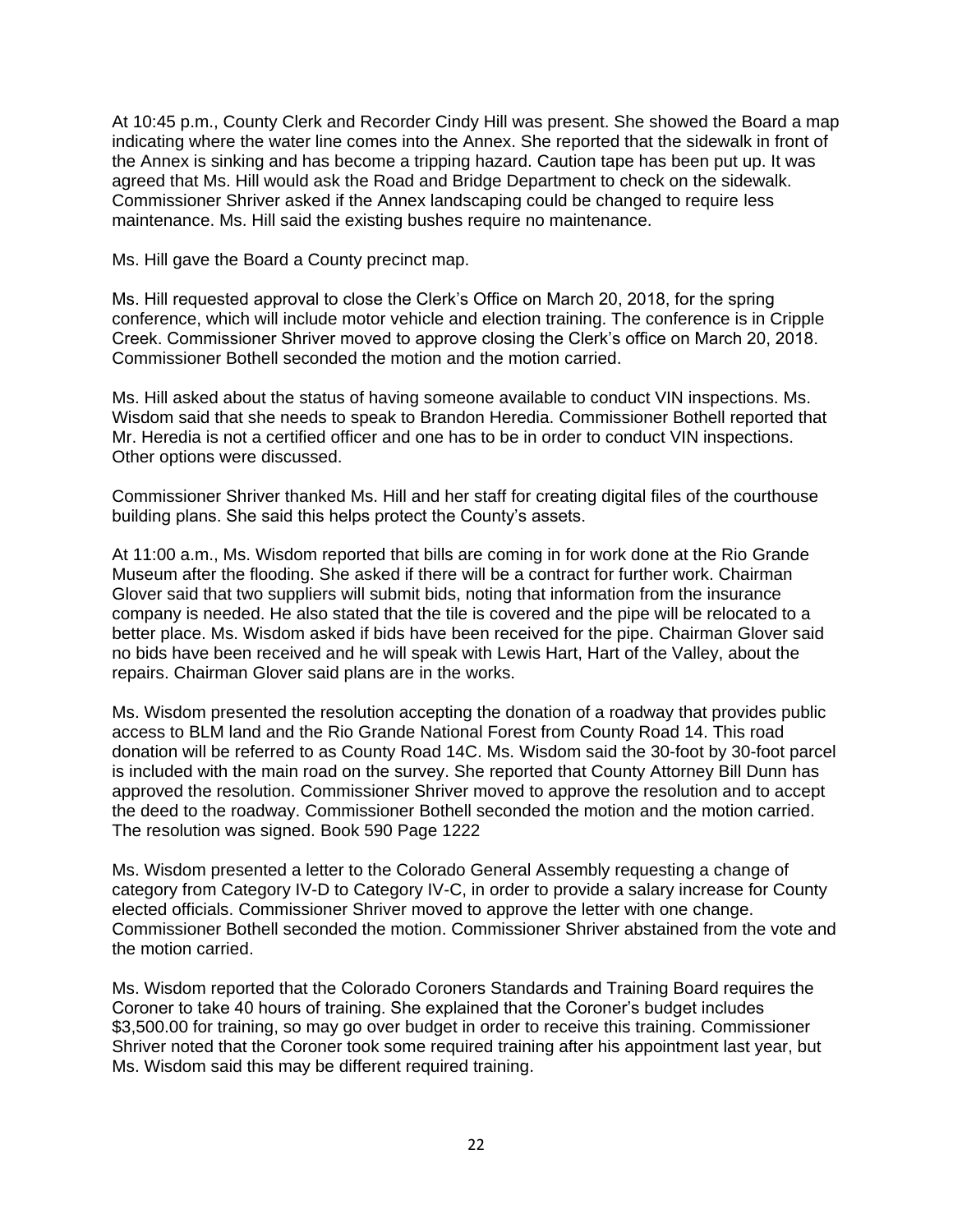Ms. Wisdom reported receiving the signed contract from Hart of the Valley. She requested approval of the contract. Commissioner Shriver moved to approve the contract. Commissioner Bothell seconded the motion and the motion carried. The contract was signed.

Ms. Wisdom reported that she has been contacted by South Fork Town Attorney Gene Farish, who is requesting information regarding the Tourism Board. Ms. Wisdom sent him a Colorado Open Records Act request and asked him for a letter with a complete list of the information needed. She reported that one of the requests is to have the tax amount reported by zip code 81154. However, the actual report is created using codes provided by the State. Ms. Wisdom said it will take time to complete this report and she will only be able to report for the last two years. Ms. Wisdom also reported that the BOCC passed a resolution in 2014 that allows the County to charge for time spent on CORA requests. Ms. Wisdom said that other items being requested include five years' of appointments, minutes of meetings, check runs, grants and their back up material, etc. She said it is an extensive list and much of the material is with the Tourism Board. Commissioner Shriver stated that there is an issue of capacity in the Administrative Office at this time. Commissioner Bothell noted that the resolution presented by Mr. Hicks states that they believe there should be no limit to the number of appointments to the Tourism Board that can be made.

Ms. Wisdom suggested scheduling a work session, and Commissioner Bothell said that some of this work could be performed by the Tourism Board. A work session was scheduled for March 13, 2018, at 9:00 a.m.

Chairman Glover reported that a meeting regarding Bustang Bus Service was held in Saguache. A memorandum of agreement with the company was written by Rob Vance, City of Monte Vista, but the Colorado Department of Transportation will not be running the route this year. A \$15,000.00 grant to study the need for bus service is being sought; the largest portion of this funding will come from Saguache, with the remainder being divided evenly between other towns. Chairman Glover stated that Bustang will not come to Del Norte, and will not come to Monte Vista for two years. Commissioner Shriver asked if Bustang needs a letter of support. Chairman Glover said eventually it would need a letter. He has requested a copy of the MOU, and said that the letter can be written after the Board receives the MOU. He said that there will be no agents or ticket sales (tickets will be sold on the bus or on an app) and that the Bustang routes will cover the same routes as Greyhound covered in the past. Chairman Glover added that Red Willow does not travel to Center; it hires Little Stinkers Taxi Cab to take fares to Center and Medicaid is billed.

Ms. Wisdom reported that two requests for proposals for (1) a Summitville project manager and (2) an archeological study have been drafted. Commissioner Shriver said this process needs to move quickly because the dates are tight. A project manager must be hired and a plan to preserve the miner's cabin needs to be developed before the land exchange between the County and the Forest Service can proceed. The deadline for receiving the RFPs is March 23, 2018. Commissioner Shriver said the date would have to be extended if there is a delay. She noted that the Colorado Department of Public Health and Environment and the Forest Service are covering the costs of this position. Ms. Wisdom recommended that the Board review the proposals and discuss them via email. A vote can be taken also via email and the vote can be ratified at the next meeting. She asked for comments by Friday, March 2, 2018.

Ms. Wisdom reported that she is drafting an ad for an Accountant in the Administrative Office.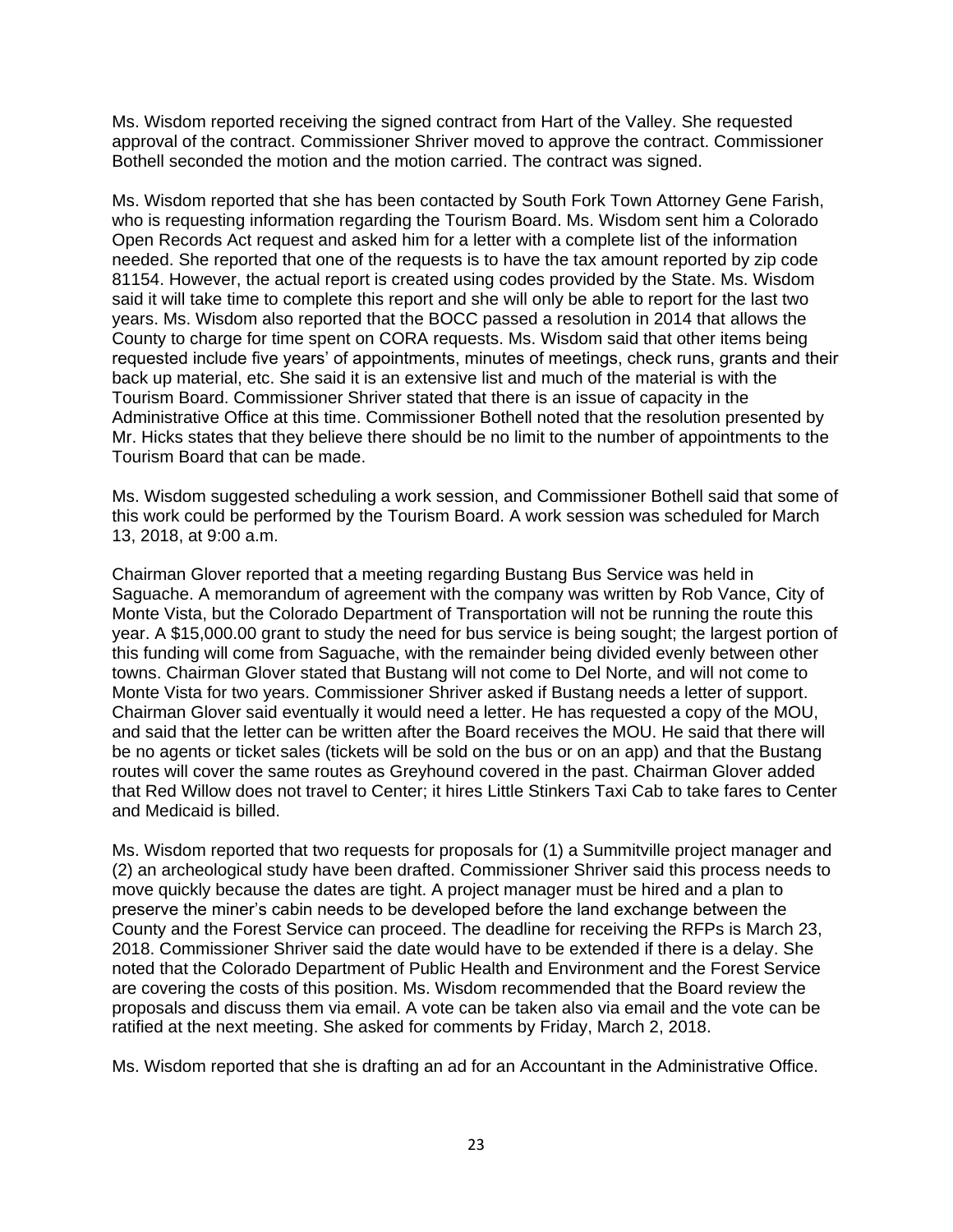Ms. Wisdom presented the bids from companies interesting in performing the evaluation of the courthouse related to the Underfunded Courthouse Grant. The grant is in the amount of \$40,000.00. Ms. Wisdom said that if more funding is needed, she can see if it might be available. The bids were:

| <b>Pioneering Environments CTA</b><br><b>TOTAL:</b> | \$99,622.24  |
|-----------------------------------------------------|--------------|
| Roth Sheppard<br><b>TOTAL:</b>                      | \$155,400.00 |
| <b>Reynolds Ash and Associates</b><br><b>TOTAL:</b> | \$45,000.00  |

Chairman Glover said he was impressed with Roth Sheppard. Commissioner Shriver said she was impressed, as well, but its price is too high. Commissioner Bothell said that Roth Sheppard was her third choice. Commissioner Shriver said she was not impressed with Pioneer Environments CTA. Ms. Wisdom said the proposal from Reynolds Ash and Associates contained many typographical errors, but she noted that Mineral County is happy with the work it did.

Commissioner Shriver asked if the prices of the bids should be renegotiated or if Roth Sheppard should be approached to adjust its price. The Board discussed elements of the various prices.

The Board ranked the three companies. Commissioner Bothell ranked Reynolds Ash and Associates #1, CTA #2, and Roth Sheppard #3. Chairman Glover ranked Reynolds Ash and Associates #1, Roth Sheppard #2, and CTA #3. Commissioner Shriver ranked Reynolds Ash and Associates #1, Roth Sheppard #2, and CTA #3.

Ms. Wisdom will call the grantor to see if additional funding might be available and will then contact the bidding firms. Commissioner Bothell pointed out that the grant was written two or three years ago, which means that today's prices might have increased. Commissioner Shriver moved to approve the bid from Reynolds Ash and Associates, contingent on the availability of additional funding. Commissioner Bothell seconded the motion and the motion carried.

Commissioner Bothell reported that SB 156 will allow public notices to be published on the internet rather than in newspapers twice a year. This bill has passed in the State Senate and now moves to the House. This would be a huge cost savings to counties. She also reported that Kari's Law was signed by President Trump, which required that any multi-line telephone system be able to dial 911 without an access code. The timing for when this goes into effect is not known.

Commissioner Bothell referenced the discussion from the previous Board meeting regarding the term Good Samaritan. Commissioner Shriver explained that the term "Good Samaritan" refers to medical assistance. The issue brought up by Patrick Sullivan, Road and Bridge Department, concerned roadside assistance. Commissioner Bothell expressed concern about liability if a citizen injures someone while acting as a Good Samaritan. She was also concerned about using the term in Road and Bridge Department job descriptions.

Commissioner Shriver noted that the situation in Cortez where a workers' compensation claim was denied because the worker was acting as a Good Samaritan, could be rectified if the claim